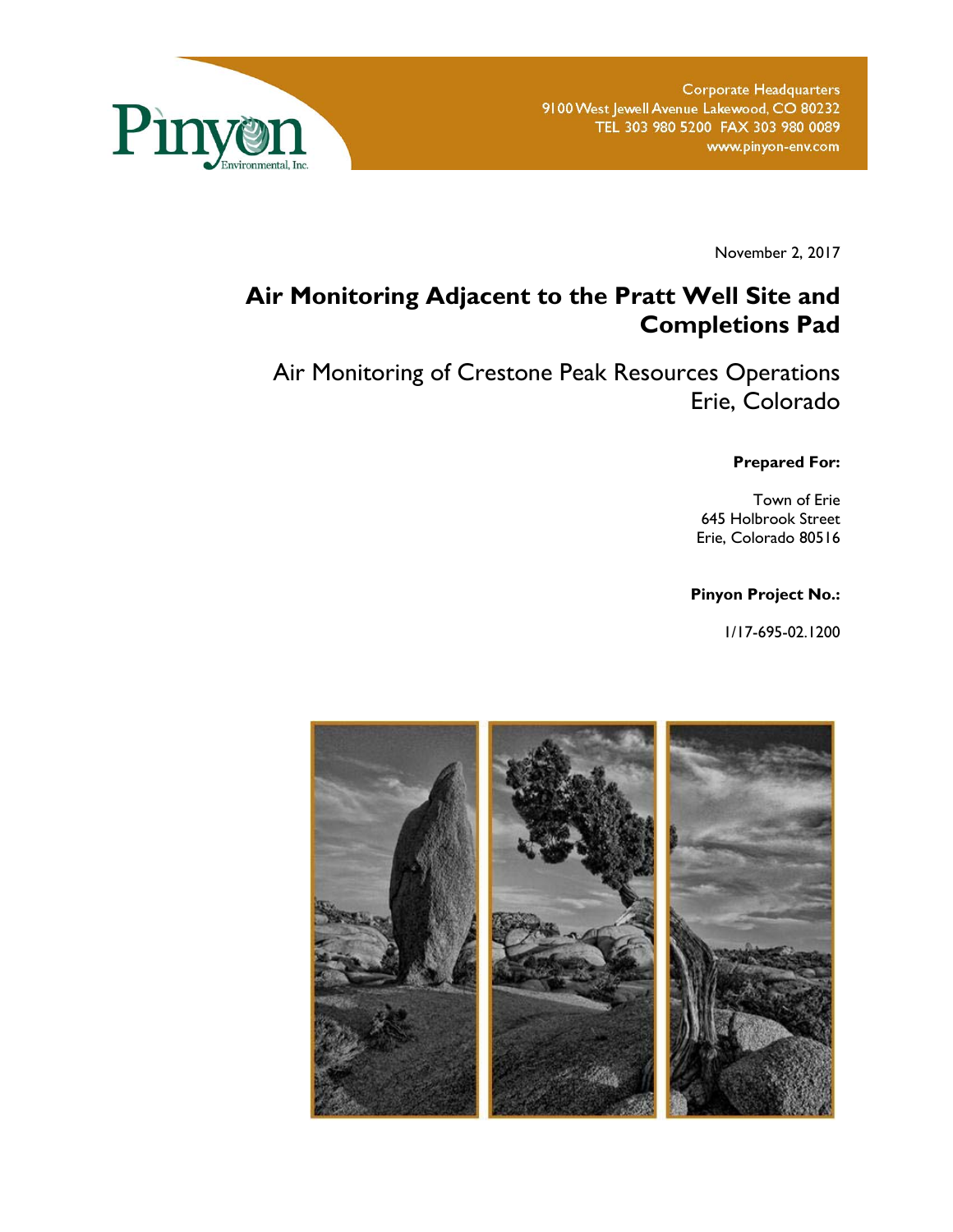

November 2, 2017

# **Air Monitoring Adjacent to the Pratt Well Site and Completions Pad**

Air Monitoring of Crestone Peak Resources Operations Erie, Colorado

#### **Prepared For:**

Town of Erie 645 Holbrook Street Erie, Colorado 80516

**Pinyon Project No.:** 

1/17-695-02.1200

 **Prepared by:** 

 $\lim_{\omega \to 0} L_{\omega}$  by  $\sqrt{L_{\omega}L_{\omega}}$ 

abrina M. Williams Air Quality Specialist

**Reviewed by:** 

Buan R Pas Brian Partington Principal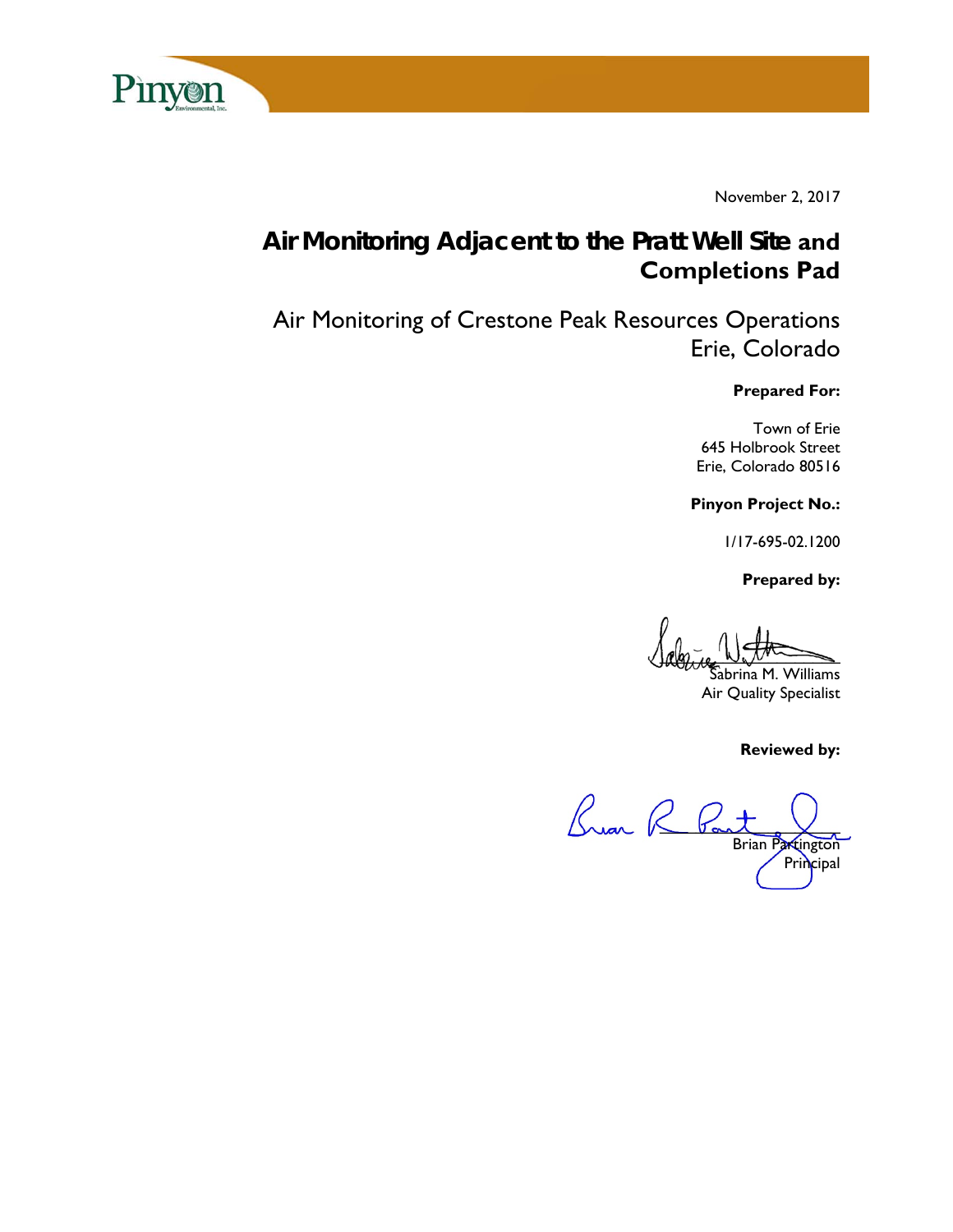

# **Table of Contents**

| $\mathbf{L}$ |              |  |
|--------------|--------------|--|
|              | $\mathsf{L}$ |  |
|              | 1.2          |  |
| 2.           |              |  |
|              | 2.1          |  |
|              | 2.2          |  |
|              | 2.3          |  |
|              | 2.4          |  |
| 3.           |              |  |
| 4.           |              |  |
|              | 4.1          |  |
|              | 4.2          |  |
| 5.           |              |  |
|              | 5.1          |  |
|              | 5.2          |  |
|              | 5.3          |  |
|              | 5.4          |  |
|              | 5.5          |  |
| 6.           |              |  |

# **Figures**

# **Tables**

| Table 4-2 Air Sampling Results September 9, 2017 through September 24, 2017 at Pratt Site 2  12     |  |
|-----------------------------------------------------------------------------------------------------|--|
| Table 4-3 Air Sampling Results September 9, 2017 to September 29, 2017 at Completions Pad Site 1 13 |  |
| Table 4-4 Air Sampling Results September 5, 2017 through September 29, 2017 at Waste Connections    |  |
|                                                                                                     |  |
|                                                                                                     |  |
|                                                                                                     |  |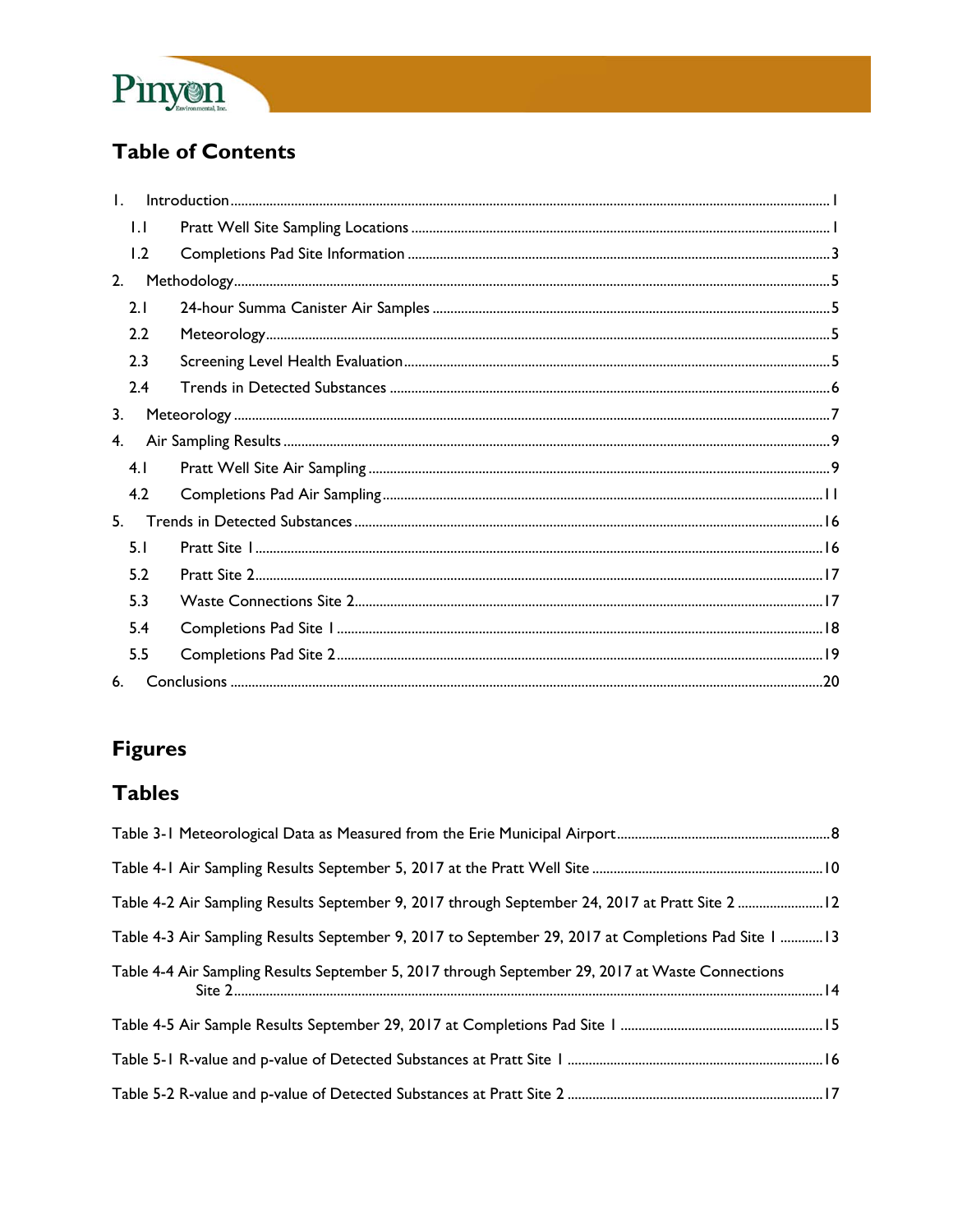# **Table of Contents (continued)**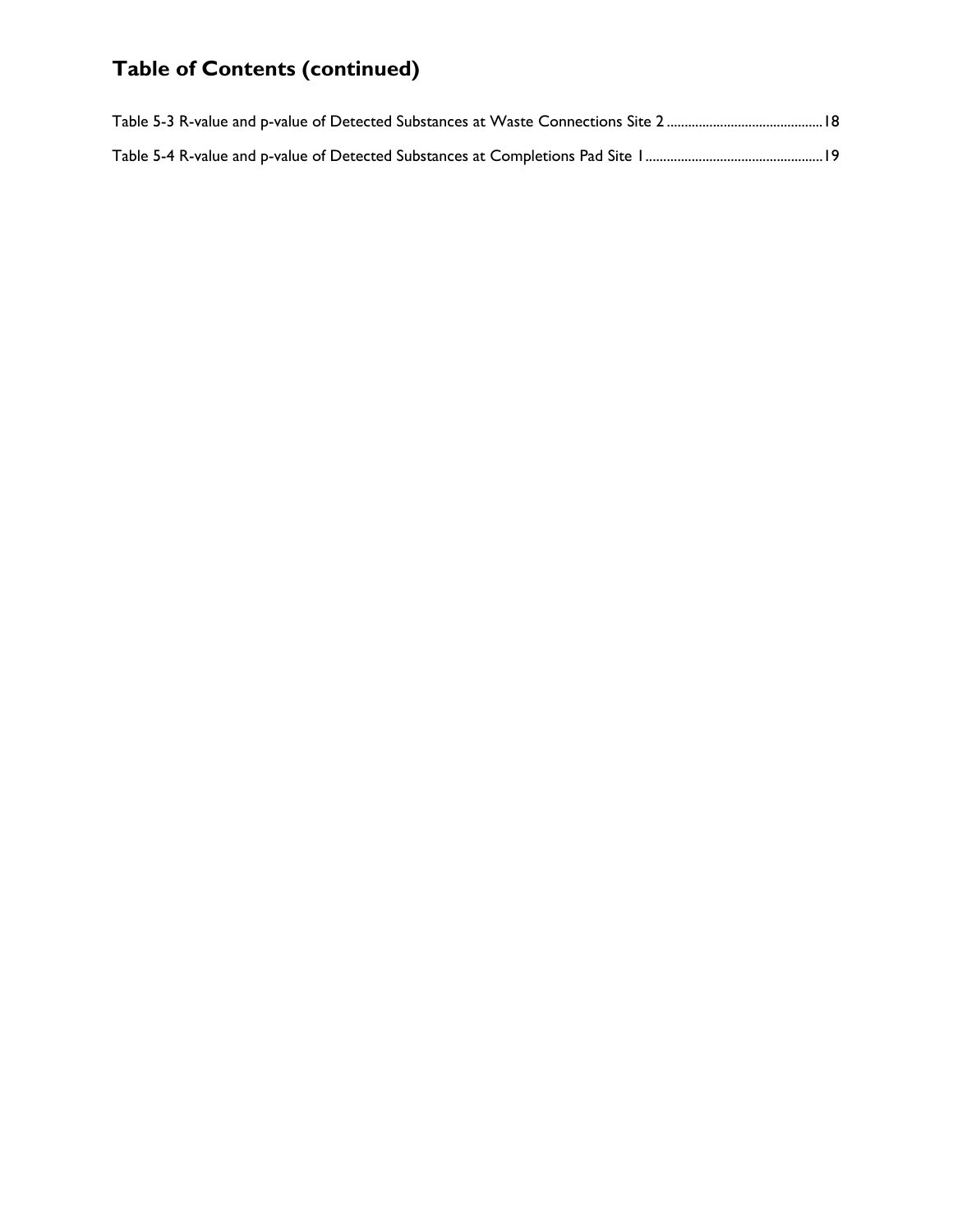

# **1. Introduction**

The Town of Erie (Town) has contracted with Pinyon Environmental, Inc., (Pinyon), to perform air quality monitoring near the Crestone Peak Resources (Crestone) Pratt well site, hereafter referred to as the Pratt well site, as well as the Common Completions Pad for the Pratt and Waste Connections well sites, hereafter referred to as the Completions Pad. Pinyon captured 24-hour air samples every five days at five sampling locations from September 5, 2017 to September 29, 2017.

A health screening evaluation of compounds detected in the samples collected from September 5, 2017 through September 29, 2017, was conducted to identify exposure for citizens in the area. A statistical analysis of trends in concentrations detected was also completed.

A summary of the data follows:

- On September 5, 2017, 10 of the 67 target substances analyzed were detected at Pratt Site 1.
- From September 5, 2017, through September 24, 2017, 13 of the 67 target substances analyzed were detected at Pratt Site 2.
- From September 5, 2017, through September 29, 2017,16 of the 67 target substances analyzed were detected at Waste Connections Site 2.
- From September 9, 2017, to September 29, 2017, 21 of the 67 target substances analyzed were detected at Completions Site 1.
- On September 29, 2017, 13 of the 67 target substances analyzed were detected at Completions Site 2.
- Based on the sampling data, there is a low potential for short- or long-term health effects due to exposure to these substances.

These conclusions are based on six samples collected at the five sampling sites. Samples were collected for a short period of time. The samples may not have captured all the substances or amounts of substances in the air during times when residents are experiencing exposures. These conclusions are therefore based on limited sampling, conducted during a limited investigation. Concentrations of constituents can be highly variable, and detections may be dependent on a variety of environmental conditions (e.g., date, operations, wind bearings, actual emissions from operations). This sampling may, therefore, not be representative of, or account for, all variables that could be present during all phases of oil and gas operations within the Town.

### **1.1 Pratt Well Site Sampling Locations**

Pinyon collected air samples from three locations adjacent to the Pratt well site (Figure 1-1). Pratt Site 1 is located 500 feet to the south of the Pratt well site. This location was selected by the Town to evaluate maximum concentrations adjacent to the well site. Pratt Site 2 is located 830 feet to the southeast of the Pratt well site in a residential neighborhood. Waste Connections Site 2 is located 5,100 feet to the southwest of the Pratt well site in a residential neighborhood. Pratt Site 2 and Waste Connections Site 2 were selected by the Town to evaluate potential exposures to residents located closest to the well site. Crestone began drilling operations at the Pratt well site on July 21, 2017. Prior to the start of drilling, Pinyon also collected two baseline samples on July 18, 2017, and July 20, 2017, that are used to assess how ambient air levels may change during Crestone's activities during this reporting period.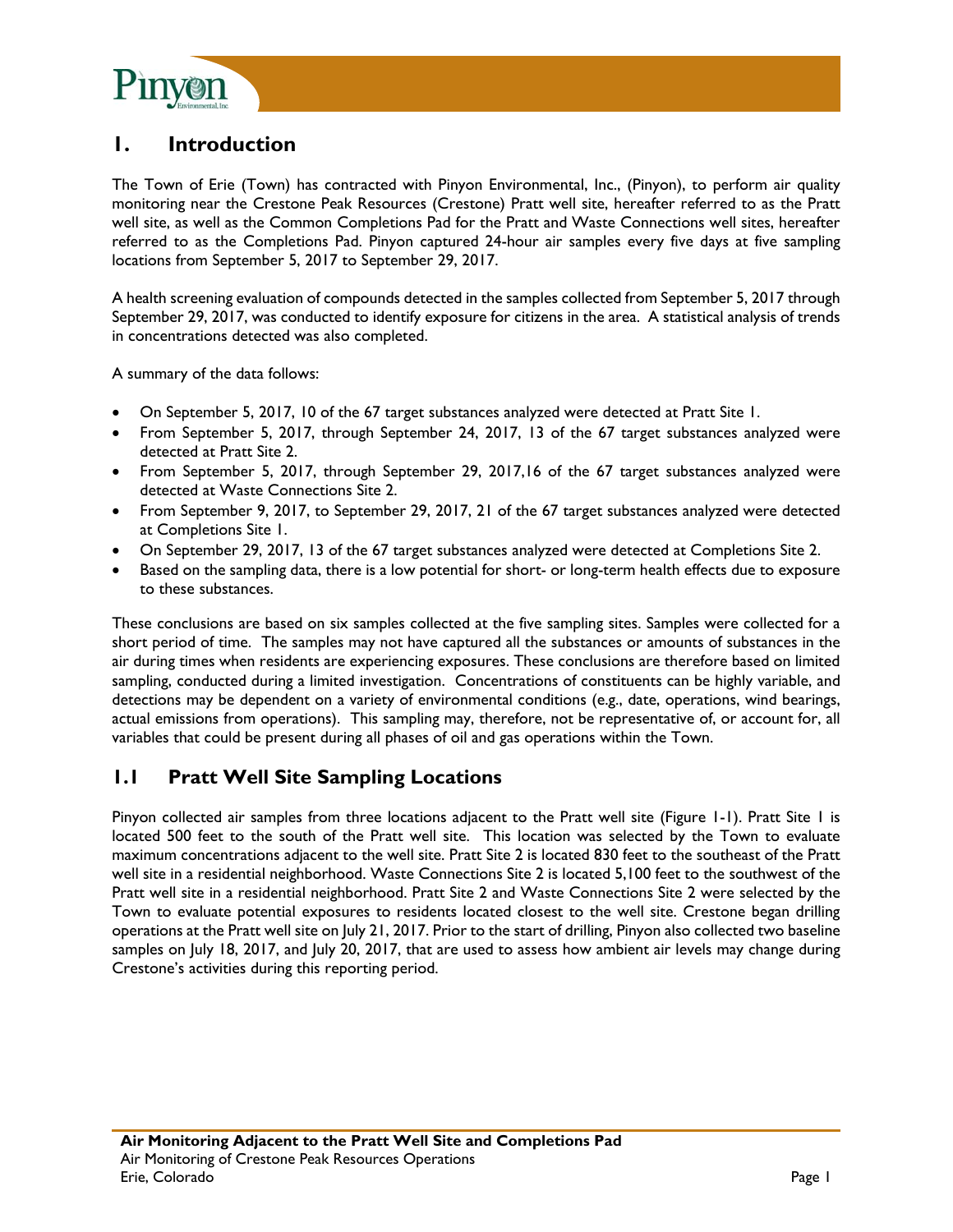

#### **Figure 1-1 Pratt Well Site Air Sampling Locations**

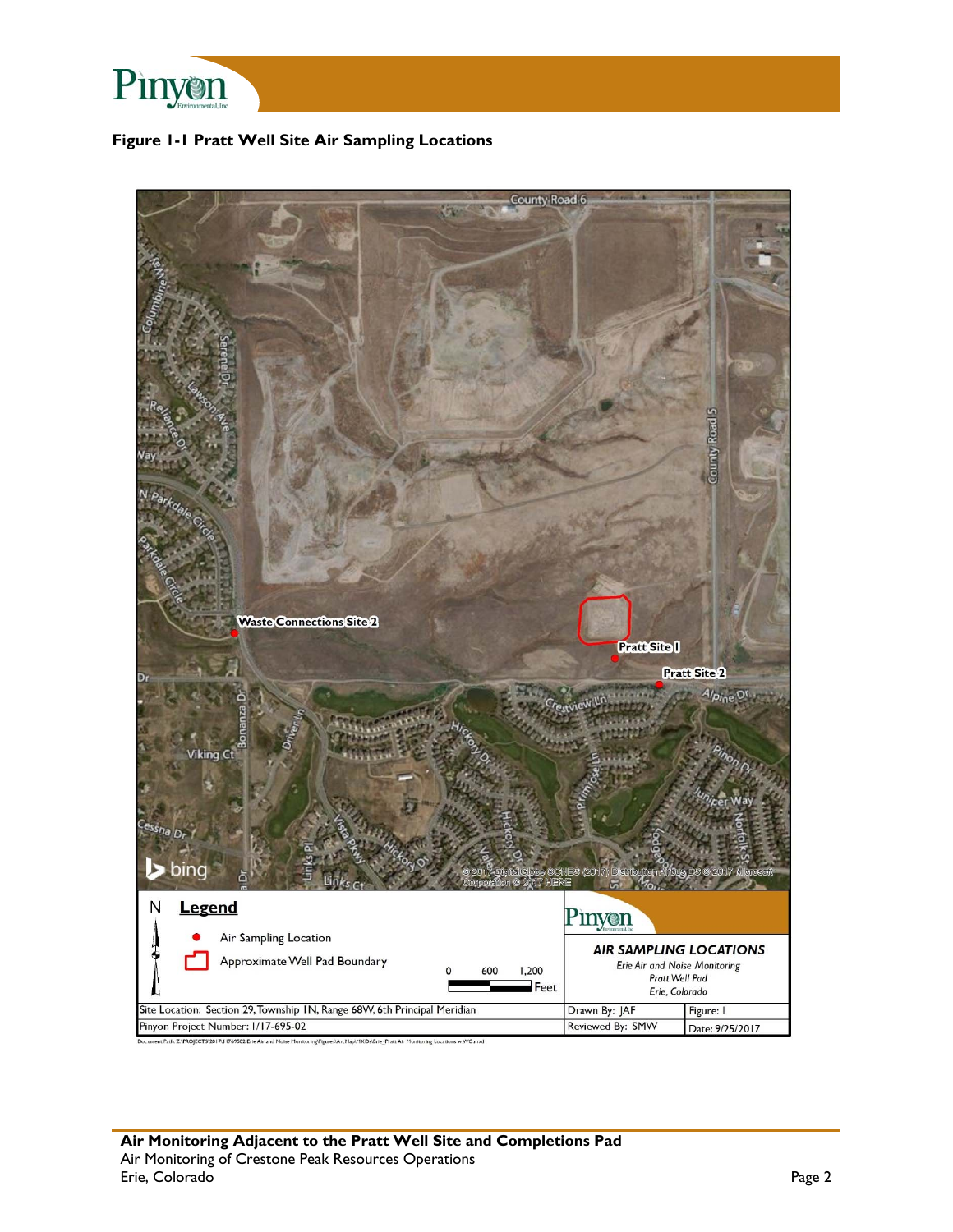

### **1.2 Completions Pad Site Information**

Upon conclusion of drilling activities at the Pratt well site, Crestone began well completion activities for the Waste Connections and Pratt well sites at the Common Completions Pad (Completions Pad). Pinyon captured 24-hour air samples every five days at four sampling locations from September 9, 2017 through September 29, 2017 (Figure 1-2). Completions Site 1 is located approximately 350 feet to the south/southeast of the Completions Pad and was selected by the Town to evaluate maximum concentrations adjacent to the well site. Pratt Site 2 is located near a residential neighborhood approximately 3,600 feet to the southeast of the Completions Pad. Waste Connections Site 2 is located near a residential neighborhood approximately 3,475 feet to the southwest of the Completions Pad. Pratt Site 2 and Waste Connections Site 2 were selected by the Town to evaluate potential exposures to residents located adjacent to the Completions Pad. Completions Site 2 is located near a residential neighborhood approximately 2,430 feet to the south southeast of the Completions Pad and was selected by the Town to evaluate potential exposures to residents located closest to the Completions Pad and replaced air sampling at Pratt Site 2 on September 29, 2017.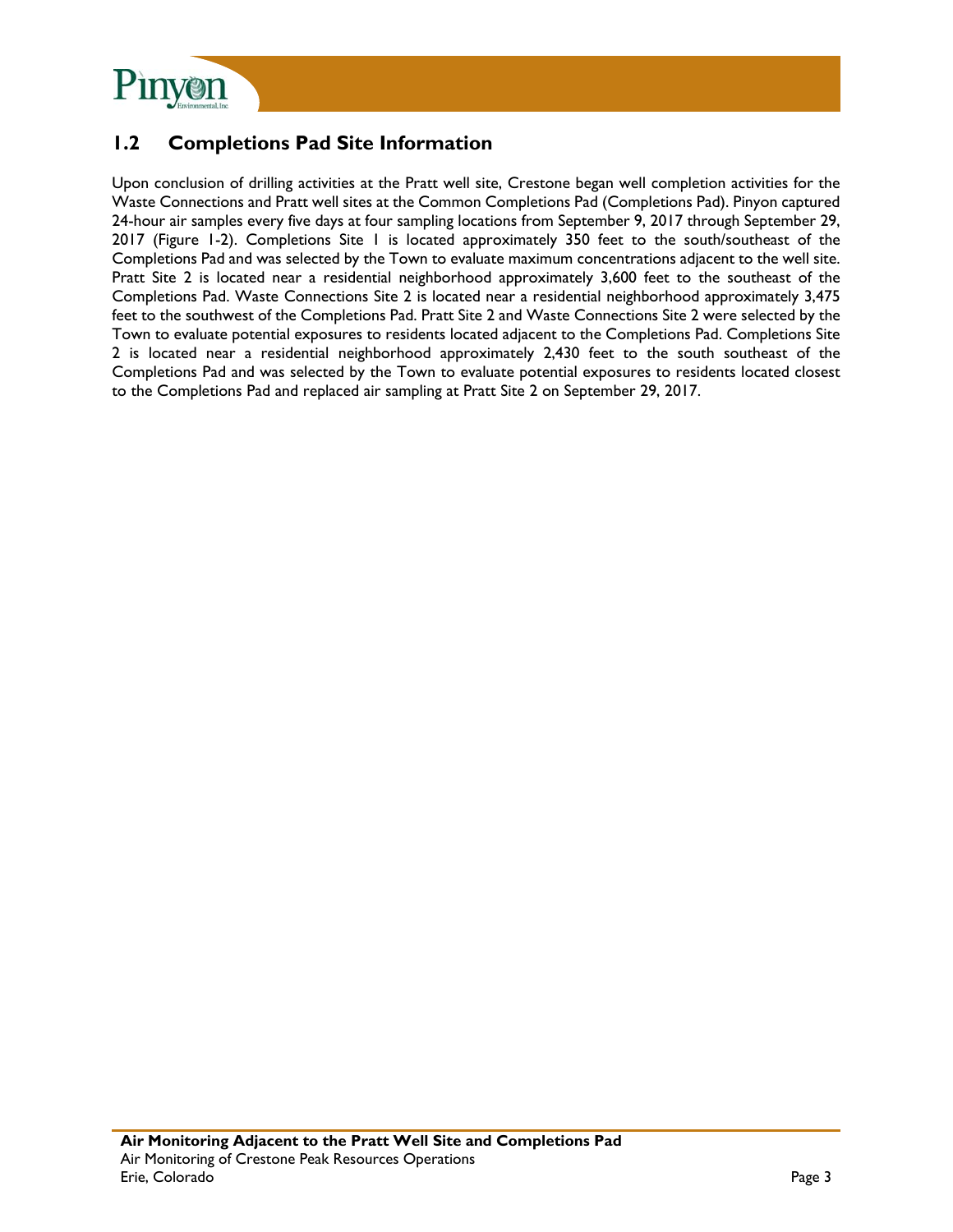

#### **Figure 1-2 Completions Pad Air Sampling Locations**

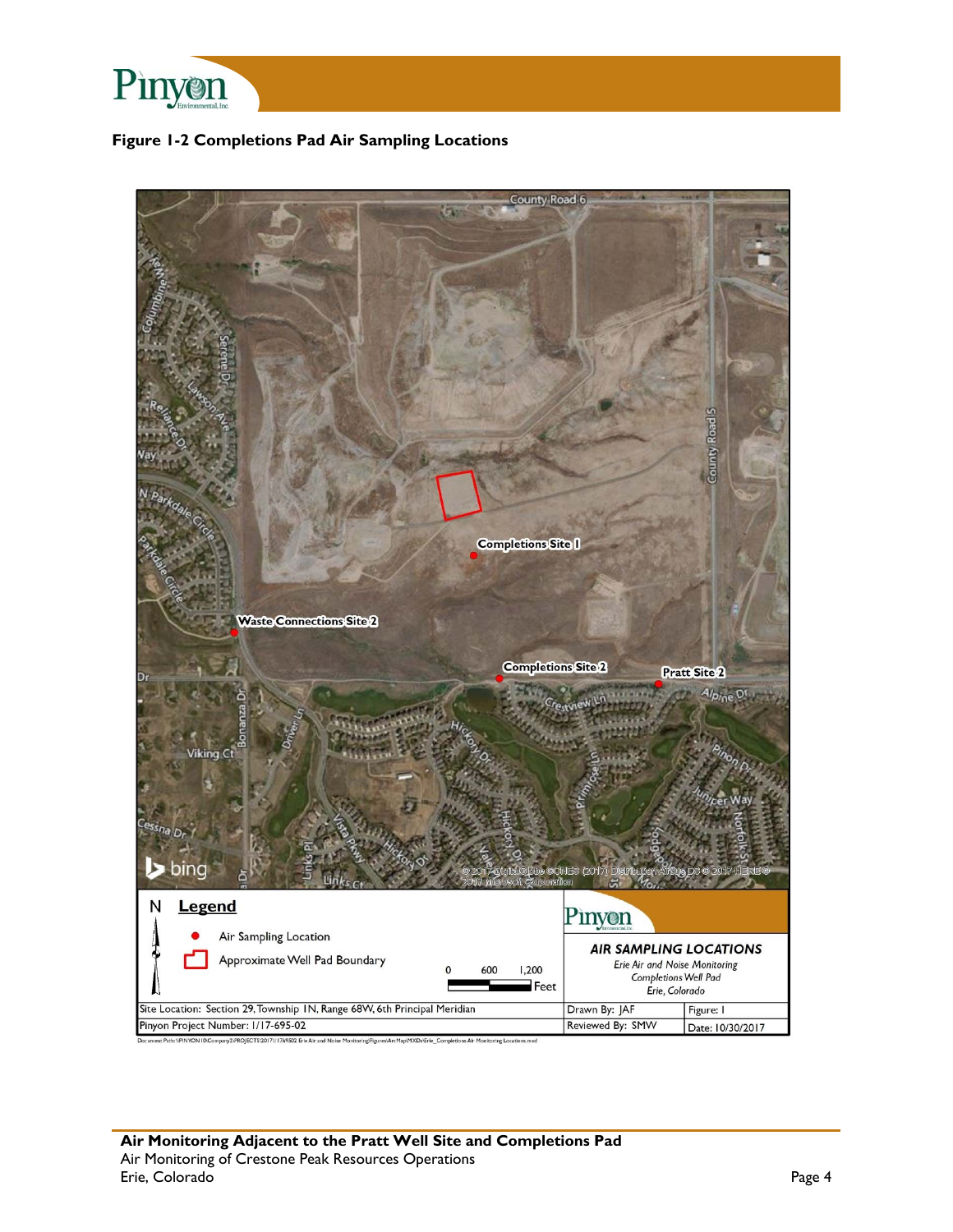

# **2. Methodology**

### **2.1 24-hour Summa Canister Air Samples**

Pinyon utilized 6-liter Summa canisters to collect the air quality samples. A Summa canister is a spherical stainless steel container that has had the internal surfaces specially passivated using a "Summa" process. The canister is prepared for sampling by evacuating the contents to a vacuum of approximately 29.9 inches of mercury (in Hg). Opening the stainless-steel bellows valve allows the air sample to enter the canister. A 24 hour flow controller was utilized to restrict the flow and allow for collection at the desired flow rate over a period of 24 hours. After a 24-hour sample collection period, the valves were closed and Pinyon returned the canisters to the laboratory for analysis. Summa canister analysis was conducted by ESC Lab Sciences and Origins Laboratory, Inc., in accordance with EPA method TO-15 (EPA, 1999). EPA method TO-15 (TO-15) is appropriate for use when sampling a subset of 67 Volatile Organic Compounds (VOCs) which constitute the target analyte list. Typical situations involve ambient air testing associated with the potential exposures from emission sources, including oil and gas operations. In this case sampling and analysis of VOCs was performed to evaluate the potential exposure of dispersing source emissions in the surrounding area. Pinyon collected one 24-hour sample every five days.

### **2.2 Meteorology**

Meteorological data is collected by the National Weather Service (NWS) at the Erie Municipal Airport in 20 minute intervals. The NWS data coinciding with the sampling periods were used to evaluate prevailing wind speed and wind direction during collection. Using the NWS data, a wind rose plot for each sampling location, corresponding to the specific sampling period, was generated by Pinyon. A wind rose plot is a graphical display of the frequency of wind direction and intensity of wind speed, and can be used to identify whether the sample was collected downwind of the well site, and how wind conditions during the sample collection period may affect sample results. A wind rose plots demonstrates the fraction of the observation period where wind speeds are greater than zero and does not illustrate to what extent calm winds are observed during the sampling period. Wind rose plots were used to evaluate the frequency at which the sampling sites were downwind of the well site and to assess whether periods of high winds were observed. Calm winds and low wind speeds are ideal for the collection of ambient air samples, as under these conditions substances will not rapidly disperse from the sampling location. During periods of recorded high wind speeds or periods when the sampling location is not downwind of the well, the sample may underestimate ambient concentrations.

### **2.3 Screening Level Health Evaluation**

A screening level health evaluation was performed by comparing the concentrations of detectable substances in the air sample with short-term and long-term health limit levels established by federal and state agencies for each detected substance. The health limit levels represent the concentrations at or below which no appreciable health effects are likely to occur to individuals (including sensitive individuals) for a certain exposure period. Concentrations at or below this level can be considered a "safe" level of exposure. The sampling completed for this investigation represents a "snapshot" of the air concentrations in the area during the time of collection, and may not be representative of the potential exposures over a longer period. A generally accepted method for conducting this type of health evaluation is to conduct a two-step screening process:

- 1. Compare the results of the short-term sample with long-term health screening levels.
	- a) If the substance result is below the long-term health screening level, it is very unlikely that short-term exposure will result in short or long-term negative health consequences. A short-term exposure is considered exposure of 24 hours a day, for up to one year, to that pollutant.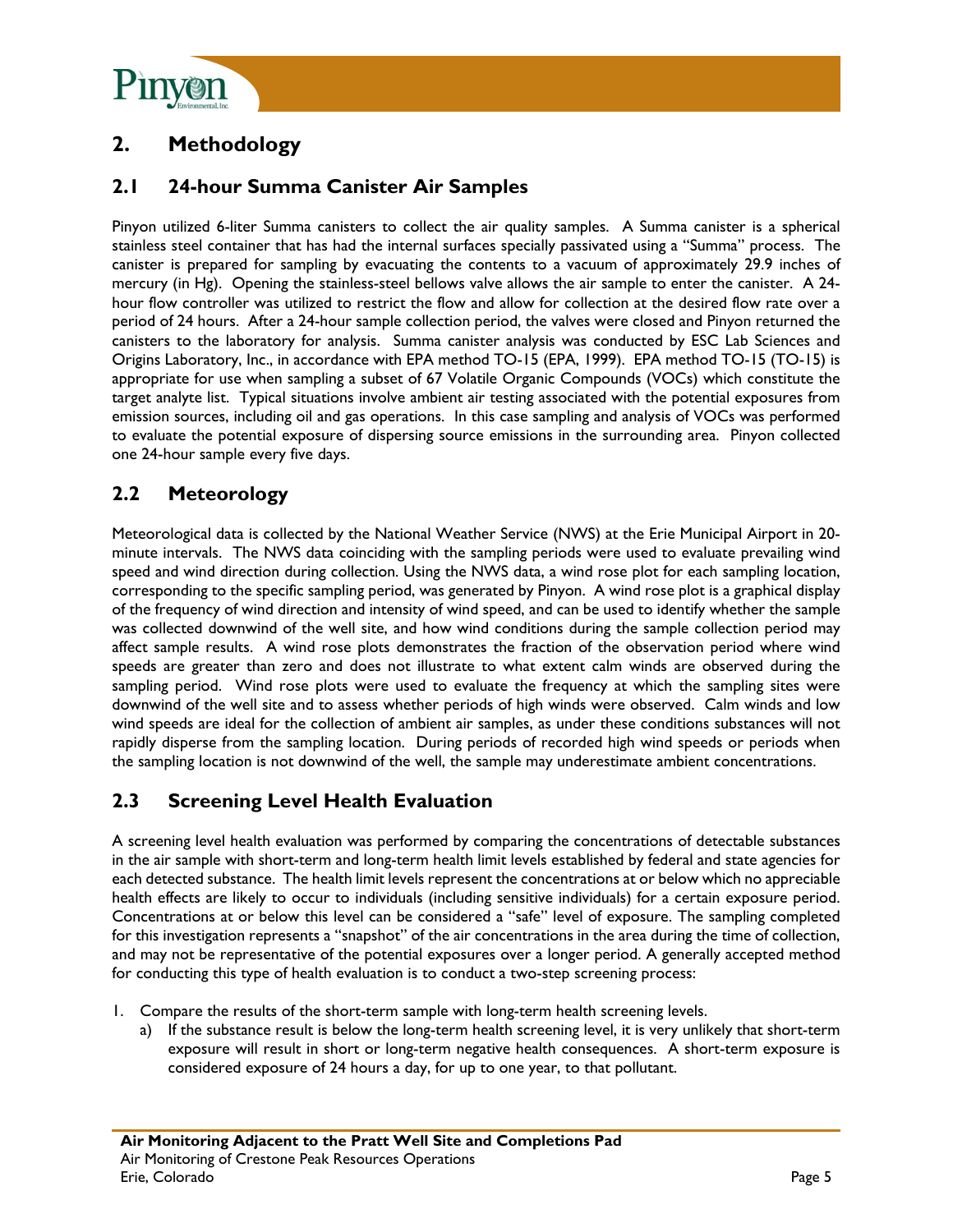

- b) If the sample result is above the long-term health screening level, then move on to step two. A longterm exposure is considered a minimum of one year of exposure.
- 2. Compare the results of the short-term sample (substance identified in step one) with short-term health screening levels.
	- a) If the sample result is below the short-term health screening level, it is unlikely that short-term exposure to this substance will result in negative health consequences.

Pinyon utilized health screening levels established by the following agencies in the evaluation:

- Environmental Protection Administration Integrated Risk Information System (IRIS)
- ATSDR MRL (US Agency for Toxic Substances and Disease Registry Minimal Risk Level)
- TCEQ AMCV (Texas Commission on Environmental Quality Air Monitoring Comparison Values)

#### **2.4 Trends in Detected Substances**

If a substance was detected above the reporting detection limit (RDL) in one or more samples, Pinyon performed statistical analysis of the data to evaluate trends in concentrations over time. If the substance was not detected by the lab on a specific sampling date, for the statistical analysis Pinyon used a concentration of one-half of the RDL in the graphical display. This approach is supported by the Environmental Protection Agency (EPA) for risk assessments and recognizes that values between the RDL and zero could be present, and that the average value could be as high as half of the RDL (EPA, 1991). Pinyon calculated the Pearson correlation coefficient (R-value) for each detected substance and then determined the p-value to assess whether the trend was statistically significant. The R-value is a statistical variable that is commonly utilized to assess trends in concentrations over time (Davis, 2002). The R-value ranges from -1.0 to 1.0 with an R-value of 1.0 representing a linear increase in measured concentration levels over time and -1.0 representing a linear decrease in measured concentration levels over the reporting period. The closer the R-value is to zero, the less linear the trend in concentration levels over the reporting period. To assess the level of confidence in the calculated R-value, a p-value is calculated. The p-value is based on the magnitude of the R-value and the total number of samples (n) collected in the reporting period. A p-value of less than or equal to 0.05 means that there is a 95% confidence level that the trend is statistically significant.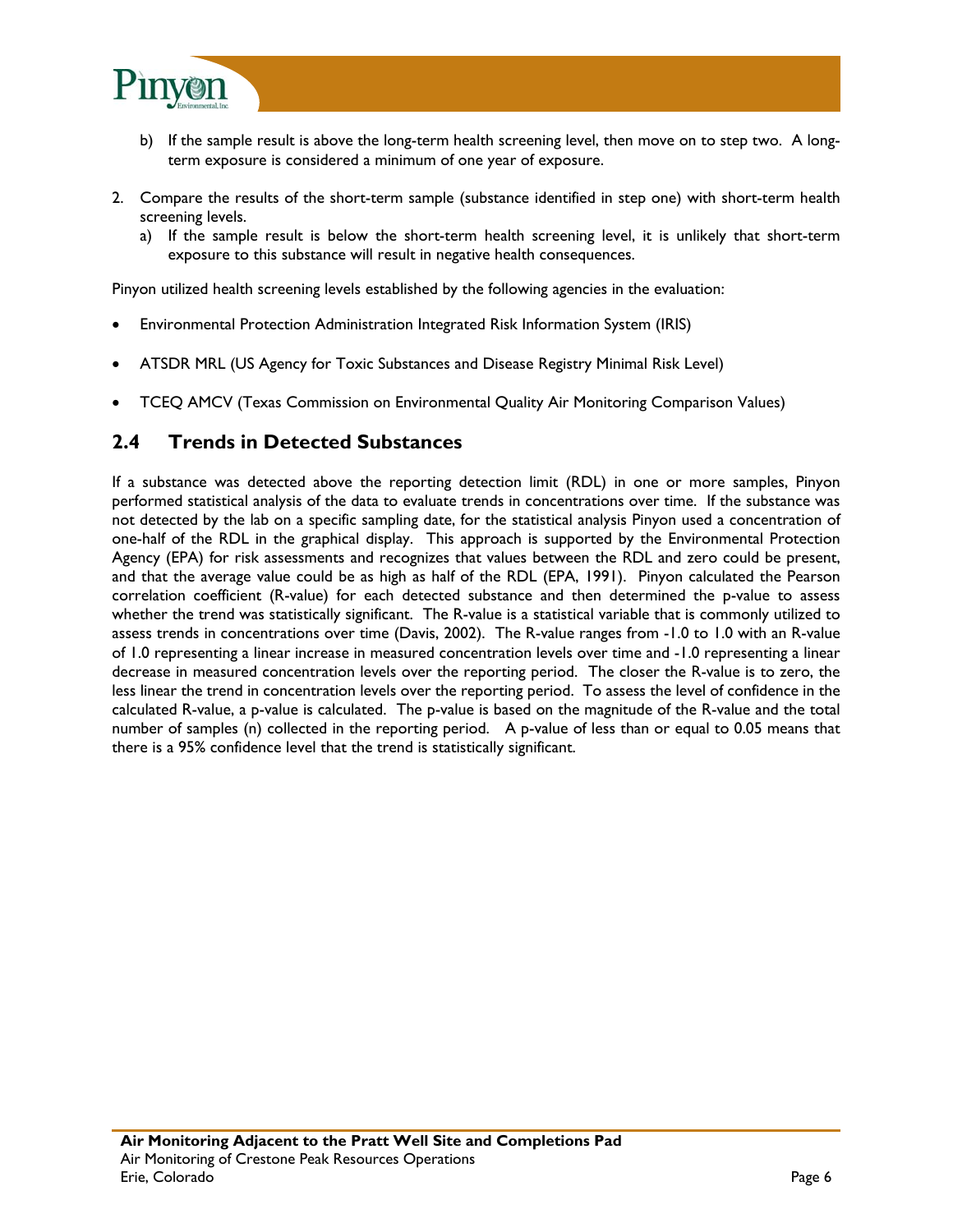

# **3. Meteorology**

Pinyon utilized the meteorological data as measured in 20-minute intervals from the Erie Municipal Airport to assess the prevailing wind direction and the percent of time the sampling sites were downwind of the well site and the percent of time calm winds were recorded during the sample collection periods. This data is summarized in Table 3-1 below, and the wind rose corresponding to the sample collection periods is shown in Figure 3-1. Except for the sampling that occurred at Completions Pad Site 1 on September 19, 2017, the sampling locations were not downwind of Crestone's operations for prolonged periods of time. Although the sampling sites were not downwind of the well site for prolonged periods when wind speeds were recorded, calm winds were recorded for a significant portion of the sampling period. The significant presence of calm winds indicates that during sample collection periods, the meteorological conditions were likely to be adequate in representing ambient conditions at the sampling locations.

#### **Figure 3-1 Wind Rose for the September 5, 2017 through September 29, 2017 Sample Collection Periods**

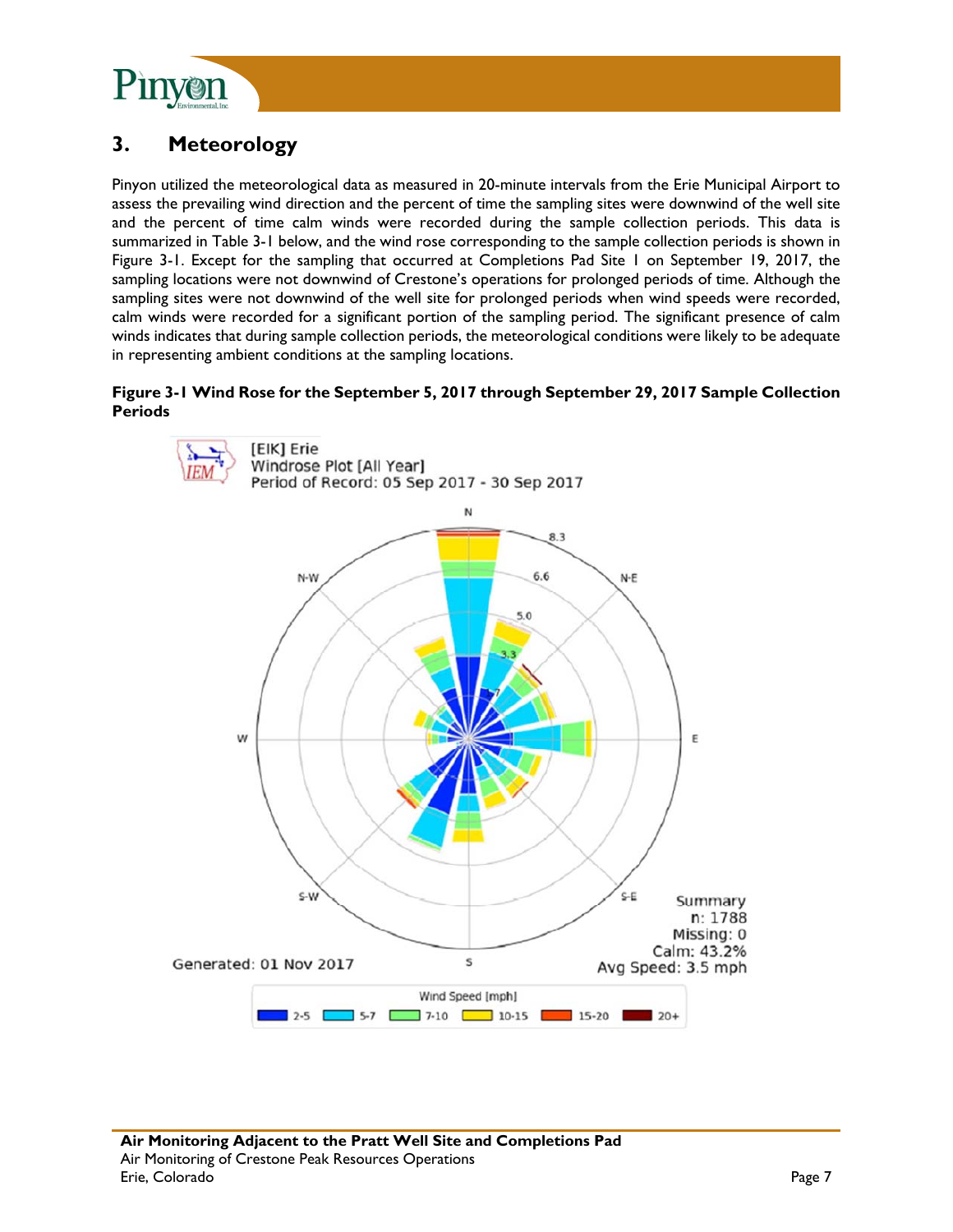

**Table 3-1 Meteorological Data as Measured from the Erie Municipal Airport** 

| <b>Sample</b><br><b>Start Date</b> | <b>Prevailing Wind Direction</b> | <b>Pratt Site I</b><br><b>Downwind</b><br>$(\%)$ | <b>Pratt Site 2</b><br><b>Downwind</b><br>$(\%)^2$ | <b>Completions</b><br>Pad I<br><b>Downwind</b><br>$(\%)^3$ | <b>Completions</b><br>Pad 2<br><b>Downwind</b><br>$(\%)^4$ | Waste<br><b>Connections 2</b><br><b>Downwind</b><br>$(\%)$ | Calm<br>$(\%)$ |
|------------------------------------|----------------------------------|--------------------------------------------------|----------------------------------------------------|------------------------------------------------------------|------------------------------------------------------------|------------------------------------------------------------|----------------|
| 9/05/2017                          | East northeast, East             | 39. ا                                            | 0.00                                               | <b>NA</b>                                                  | <b>NA</b>                                                  | I.39                                                       | 63.89          |
| 9/09/2017                          | South southwest, Southwest       | NA                                               | 4.17                                               | 0.00                                                       | <b>NA</b>                                                  | 5.56                                                       | 45.83          |
| 9/14/2017                          | South, Southwest                 | NA                                               | .39 <sub>1</sub>                                   | 2.78                                                       | <b>NA</b>                                                  | 11.11                                                      | 34.72          |
| 9/19/2017                          | South southeast                  | NA                                               | 13.89                                              | 23.61                                                      | <b>NA</b>                                                  | 39. ا                                                      | 22.22          |
| 9/24/2017                          | North, East northeast            | <b>NA</b>                                        | 0.00                                               | 0.00                                                       | <b>NA</b>                                                  | 0.00                                                       | 20.83          |
| 9/29/2017                          | North                            | NA                                               | NA                                                 | 39. ا                                                      | 39. ا                                                      | I.39                                                       | 56.94          |

1 Pratt Site 1 sampling was discontinued on September 6, 2017

2 Pratt Site 2 sampling was discontinued on September 25, 2017

3 Completions Pad 1 sampling began on September 9, 2017

4 Completions Pad 2 sampling began on September 29, 2017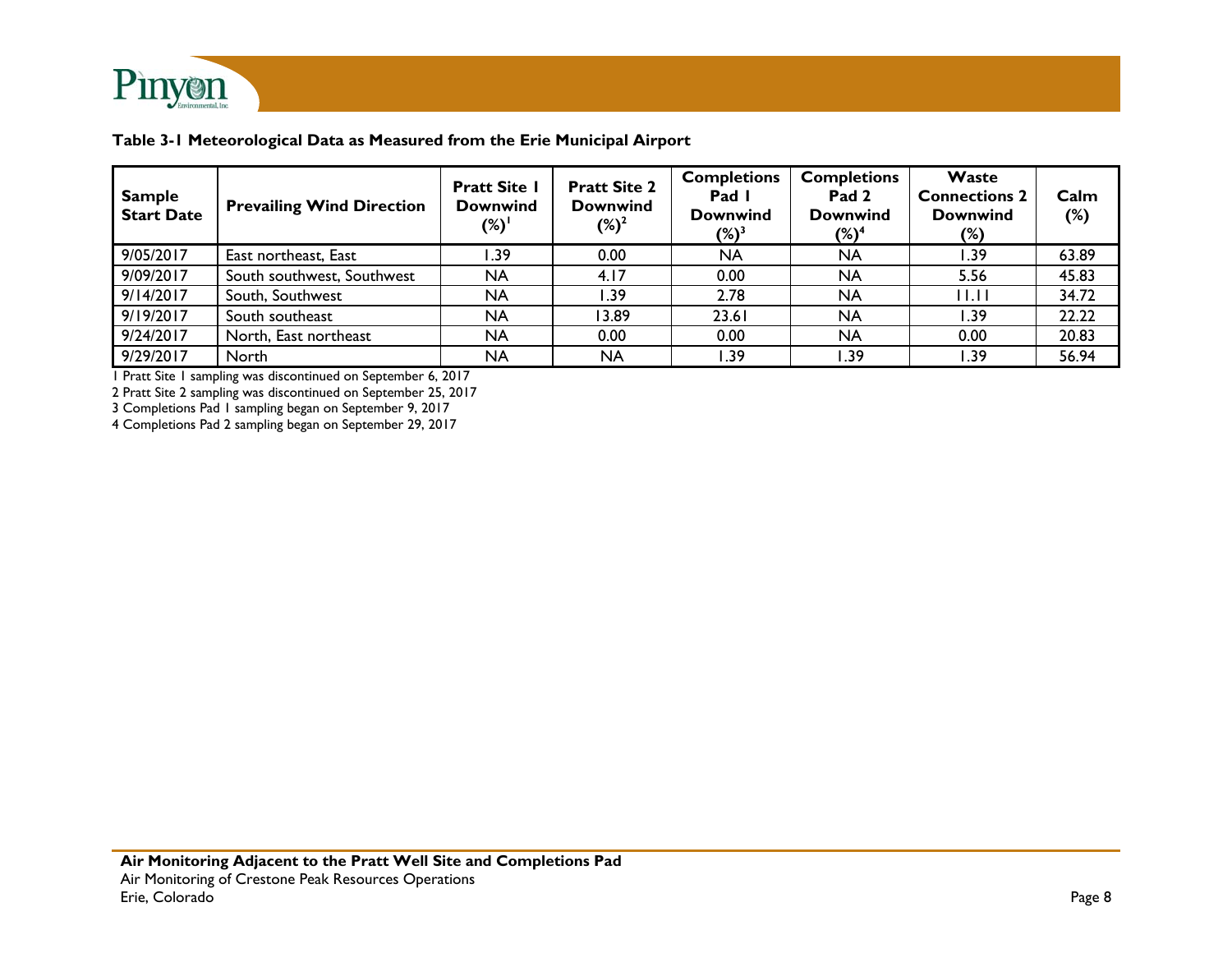

# **4. Air Sampling Results**

## **4.1 Pratt Well Site Air Sampling**

Ten of the 67 compounds analyzed by the lab were detected in the September 5, 2017 air sample collected by Pinyon at the three Pratt well site sampling locations (Table 4-1). The concentrations of all detected substances were below short and long-term health screening levels (Tables 4-1).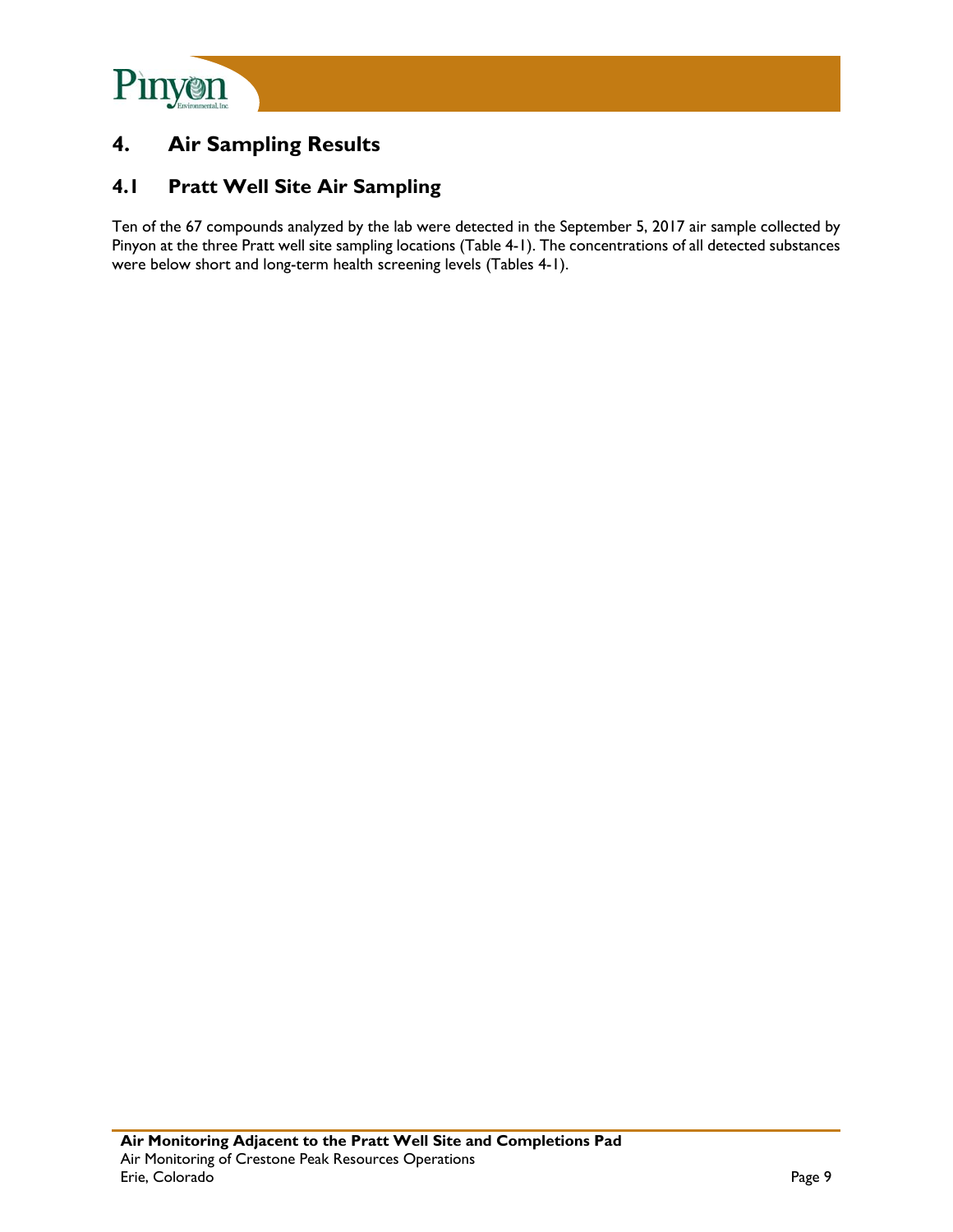

#### **Table 4-1 Air Sampling Results September 5, 2017 at the Pratt Well Site**

|                         | <b>Sample Concentration (ppb)</b>  | <b>Health Screening Level (ppb)</b> |                     |                     |                     |
|-------------------------|------------------------------------|-------------------------------------|---------------------|---------------------|---------------------|
| Analyte                 | <b>Waste Connections</b><br>Site 2 | <b>Pratt Site I</b>                 | <b>Pratt Site 2</b> | <b>Short Term</b>   | <b>Long Term</b>    |
| Acetone                 | 5.42                               | 2.97                                | 5.87                | $26,000^{\text{A}}$ | $13,000^A$          |
| <b>Benzene</b>          | 0.261                              | 3.07                                | 0.265               | 9,000               |                     |
| Chloromethane           | 0.558                              | 0.551                               | 0.536               | 200 <sup>A</sup>    | 50 <sup>A</sup>     |
| Cyclohexane             | < 0.200                            | 0.244                               | < 0.200             | $1,000^\dagger$     | 1,743 <sup>1</sup>  |
| Ethanol                 | 7.26                               | 9.65                                | 9.52                | <b>NA</b>           | NA                  |
| Trichlorofluoromethane  | 0.268                              | 0.268                               | 0.276               | $10,000^{T}$        | $,000$ <sup>T</sup> |
| Dichlorodifluoromethane | 0.345                              | 0.374                               | 0.334               | $10,000^{T}$        | $,000^{T}$          |
| Heptane                 | 0.215                              | 0.347                               | 0.223               | 850 <sup>1</sup>    | 85 <sup>1</sup>     |
| n-Hexane                | 0.561                              | 0.745                               | 0.53                | $1,800^\text{I}$    | ا98'                |
| Toluene                 | 0.433                              | 0.496                               | 0.433               | $2,000^A$           | ,327'               |

1 IRIS (Environmental Protection Agency Integrated Risk Information System), A ATDSR MRL (US Agency for Toxic Substances and Disease Registry Minimal Risk Level) T TCEQ AMCV (Texas Commission on Environmental Quality Air Monitoring Comparison Value)

NA no health value available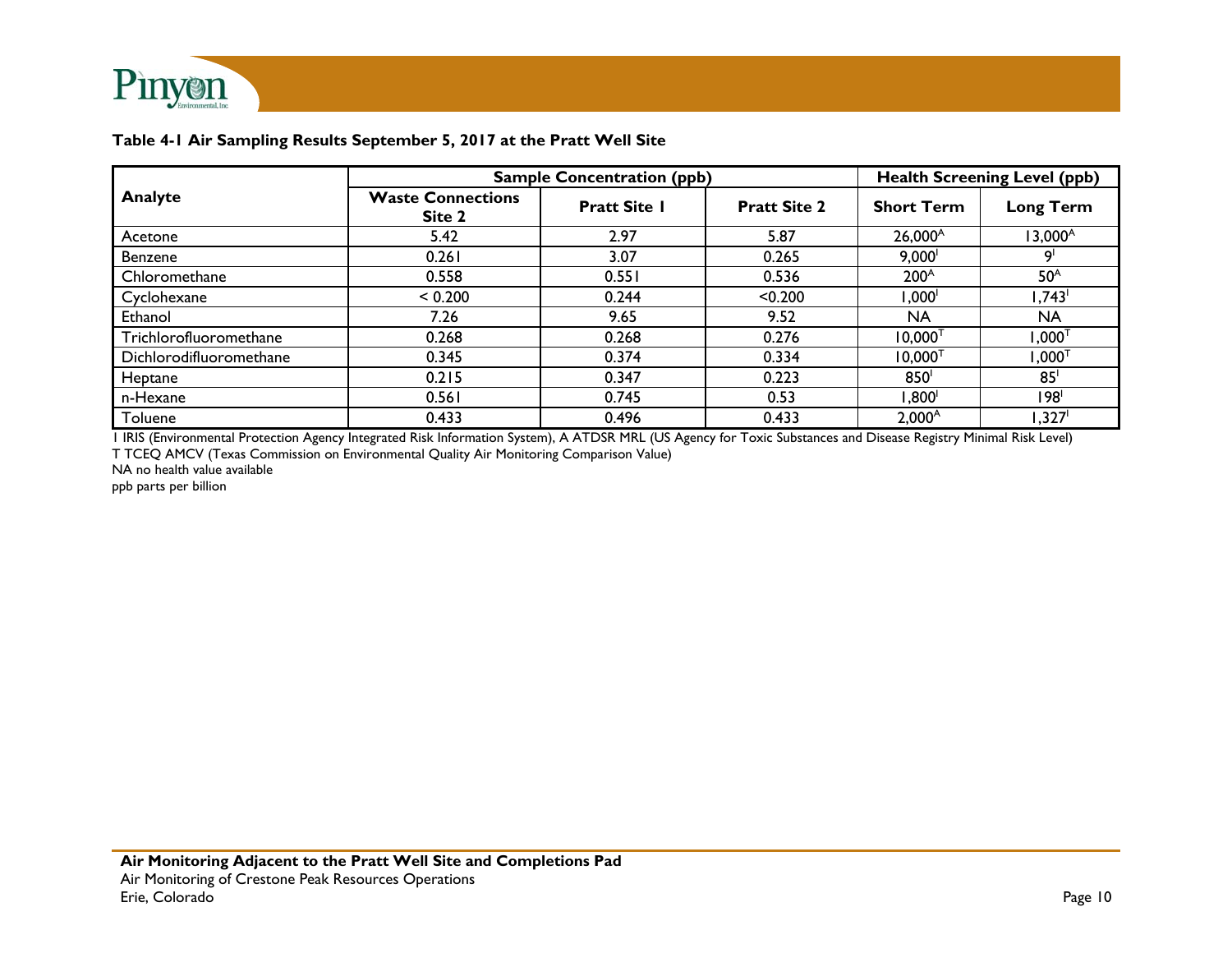

# **4.2 Completions Pad Air Sampling**

Eleven of the 67 compounds analyzed by the lab were detected in the four air samples collected by Pinyon at Pratt Site 2 (Table 4-2). Twenty-one of the 67 compounds analyzed by the lab were detected in the five air samples collected by Pinyon at Completions Pad Site 1 (Table 4-3). Sixteen of the 67 substances analyzed by the lab were detected in the six air samples collected by Pinyon at Waste Connections Site 2 (Table 4-4). Twelve of the 67 compounds analyzed by the lab were detected in the September 29, 2017 air sample collected by Pinyon at Completions Pad Site 2 (Table 4-5). The concentrations of all detected substances were below short and long-term health screening levels (Tables 4-2, 4-3, 4-4 and 4-5).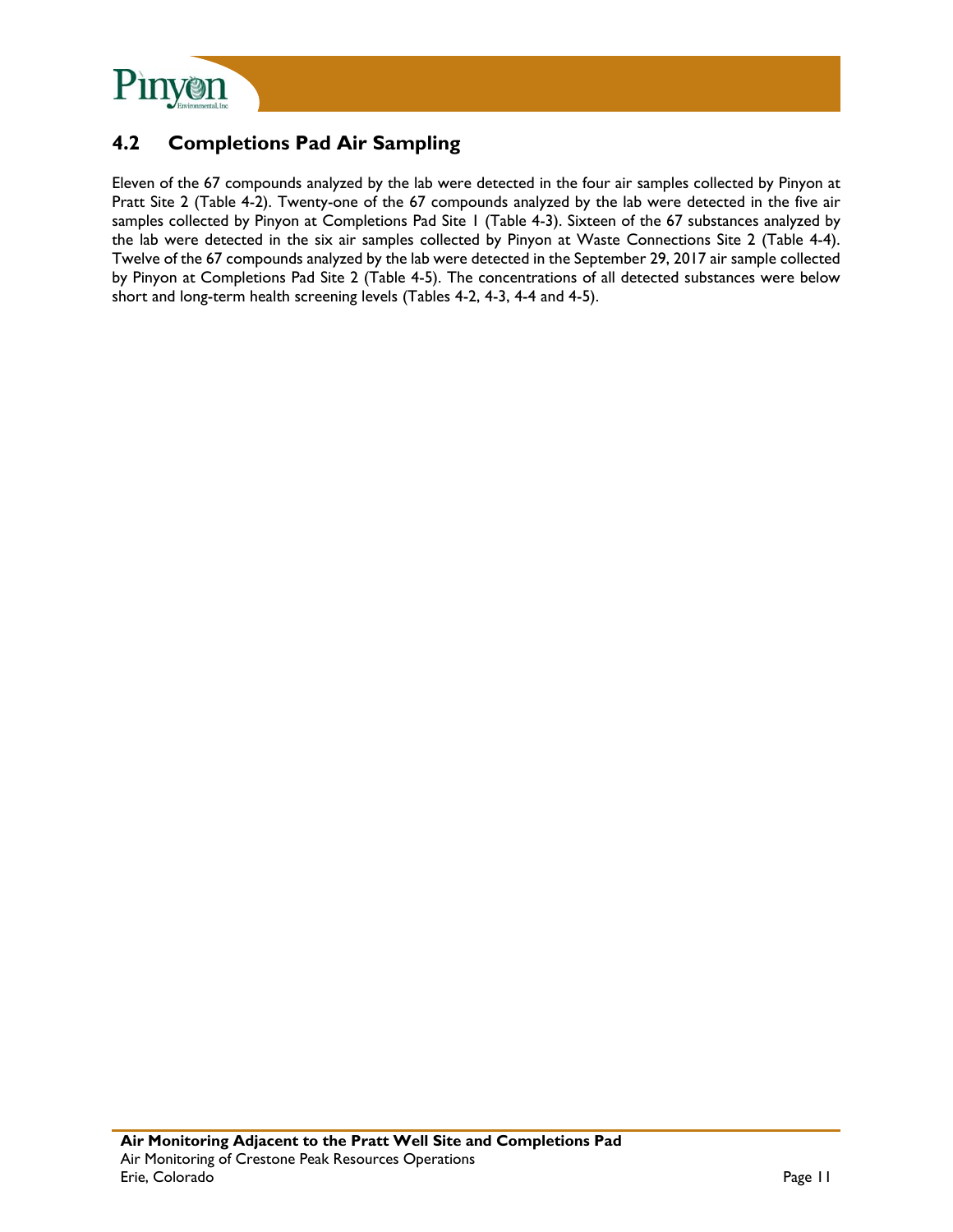

#### **Table 4-2 Air Sampling Results September 9, 2017 through September 24, 2017 at Pratt Site 2**

| Analyte                 |           | <b>Health Screening Level</b><br>(ppb) |           |           |                   |                    |
|-------------------------|-----------|----------------------------------------|-----------|-----------|-------------------|--------------------|
|                         | 9/09/2017 | 9/14/2017                              | 9/19/2017 | 9/24/2017 | <b>Short Term</b> | <b>Long Term</b>   |
| Acetone                 | 7.7       | 3.93                                   | 3.07      | 2.09      | $26,000^{\circ}$  | $13,000^{\circ}$   |
| <b>Benzene</b>          | 0.207     | < 0.200                                | < 0.200   | < 0.200   | $9,000^{\circ}$   | او.                |
| Chloromethane           | 0.666     | 0.634                                  | 0.427     | 0.425     | 200 <sup>A</sup>  | 50 <sup>A</sup>    |
| Cyclohexane             | 0.628     | 0.200                                  | < 0.200   | < 0.200   | '000, ا           | 1,743 <sup>1</sup> |
| Ethanol                 | 12.6      | 6.60                                   | 4.24      | I.92      | <b>NA</b>         | <b>NA</b>          |
| Trichlorofluoromethane  | 0.293     | 0.247                                  | 0.240     | 0.238     | $10,000^{T}$      | ⊺000, I            |
| Dichlorodifluoromethane | 0.347     | 0.446                                  | 0.348     | 0.257     | $10,000^{T}$      | $1,000^\top$       |
| Heptane                 | 0.314     | < 0.200                                | < 0.200   | < 0.200   | 850 <sup>1</sup>  | 85 <sup>1</sup>    |
| n-Hexane                | 0.918     | 0.530                                  | < 0.200   | 0.225     | ∛800. ا           | 198'               |
| 2-Propanol              | < 1.25    | 1.25                                   | 3.64      | 1.25      | <b>NA</b>         | <b>NA</b>          |
| Toluene                 | 0.604     | 0.550                                  | 0.229     | < 0.200   | $2,000^{\circ}$   | ا327. ا            |

1 IRIS (Environmental Protection Agency Integrated Risk Information System), A ATDSR MRL (US Agency for Toxic Substances and Disease Registry Minimal Risk Level) T TCEQ AMCV (Texas Commission on Environmental Quality Air Monitoring Comparison Value)

NA no health value available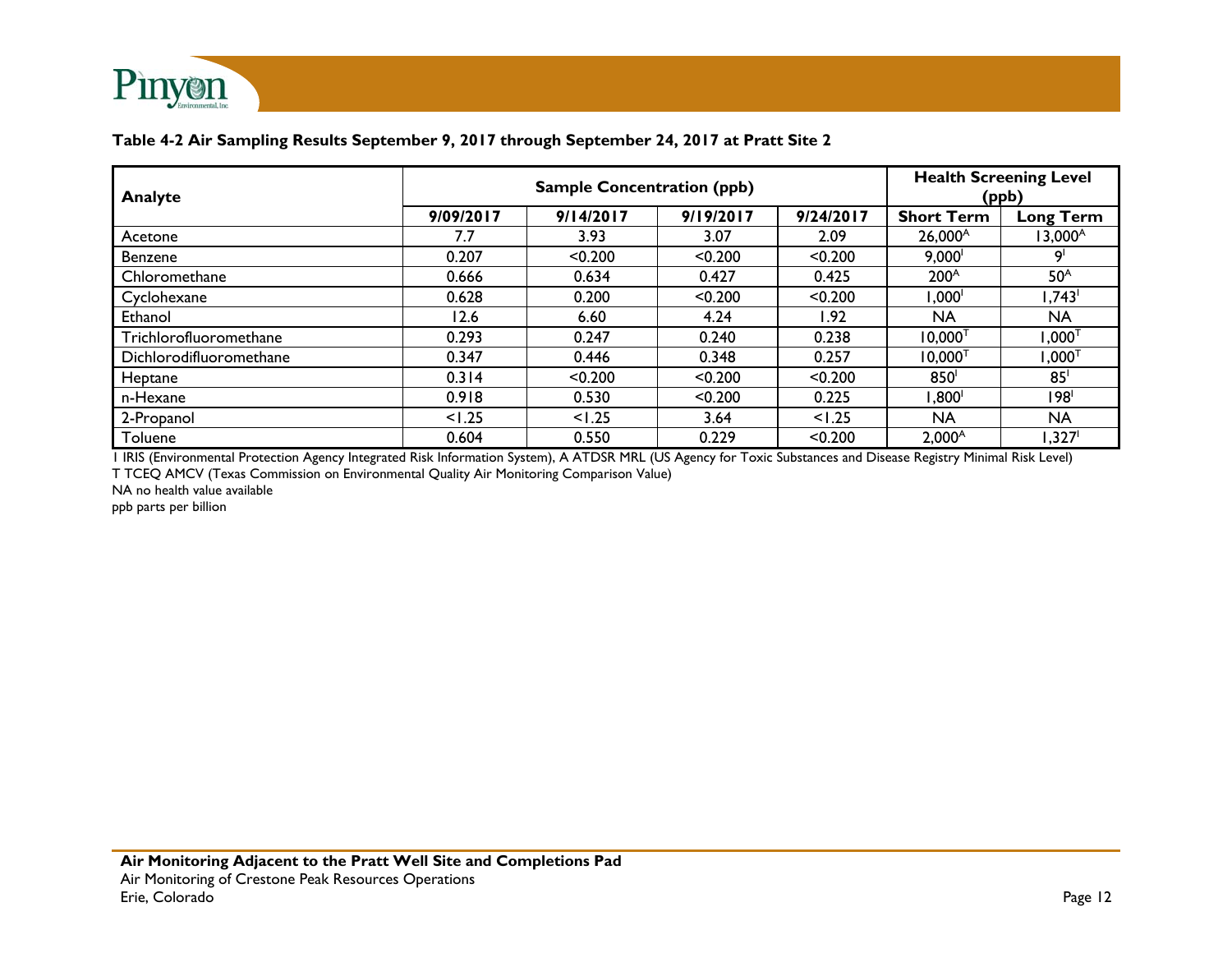

#### **Table 4-3 Air Sampling Results September 9, 2017 to September 29, 2017 at Completions Pad Site 1**

|                         |           | <b>Health Screening</b><br>Level (ppb) |           |           |           |                             |                      |
|-------------------------|-----------|----------------------------------------|-----------|-----------|-----------|-----------------------------|----------------------|
| Analyte                 | 9/09/2017 | 9/14/2017                              | 9/19/2017 | 9/24/2017 | 9/29/2017 | <b>Short</b><br><b>Term</b> | Long<br><b>Term</b>  |
| Acetone                 | 6.18      | 3.31                                   | 2.46      | 2.07      | 6.77      | 26,000 <sup>A</sup>         | $13,000^{\circ}$     |
| Benzene                 | 0.337     | < 0.200                                | < 0.200   | < 0.200   | 0.266     | $9,000^{\circ}$             | 9 <sup>1</sup>       |
| Chloromethane           | 0.628     | 0.585                                  | 0.47      | 0.449     | 0.471     | 200 <sup>A</sup>            | 50 <sup>A</sup>      |
| Cyclohexane             | 0.444     | 0.217                                  | < 0.200   | < 0.200   | 0.428     | 1,000 <sup>1</sup>          | 1,743                |
| Ethanol                 | 8.34      | 5.39                                   | 2.7       | 1.67      | 32.5      | <b>NA</b>                   | <b>NA</b>            |
| Ethylbenzene            | < 0.200   | < 0.200                                | < 0.200   | < 0.200   | 0.344     | 33,000 <sup>1</sup>         | $2301$ <sup>1</sup>  |
| Trichlorofluoromethane  | 0.307     | 0.28                                   | 0.22      | 0.212     | 0.241     | $10,000^T$                  | ⊺000, I              |
| Dichlorodifluoromethane | 0.39      | 0.402                                  | 0.39      | 0.267     | 0.318     | $10,000^{T}$                | $,000$ <sup>T</sup>  |
| Heptane                 | 0.609     | 0.421                                  | < 0.200   | < 0.200   | 0.245     | 850 <sup>1</sup>            | 85 <sup>1</sup>      |
| n-Hexane                | 1.33      | 0.478                                  | < 0.200   | 0.205     | 0.684     | '800, ا                     | 198 <sup>1</sup>     |
| Methylene Chloride      | < 0.200   | < 0.200                                | < 0.200   | < 0.200   | 0.661     | 600 <sup>A</sup>            | 100 <sup>T</sup>     |
| 2-Butanone (MEK)        | < 1.25    | 1.25                                   | < 1.25    | 1.25      | 2.69      | 200,000 <sup>A</sup>        | 200,000 <sup>A</sup> |
| 2-Propanol              | < 1.25    | < 1.25                                 | < 1.25    | < 1.25    | 5.7       | <b>NA</b>                   | <b>NA</b>            |
| Styrene                 | < 0.200   | < 0.200                                | < 0.200   | < 0.200   | 0.239     | $5,000^{\circ}$             | 200 <sup>A</sup>     |
| Tetrachloroethylene     | < 0.200   | 0.265                                  | < 0.200   | < 0.200   | 1.17      | $1,000^{T}$                 | 10 <sup>T</sup>      |
| Tetrahydrofuran         | < 0.200   | < 0.200                                | < 0.200   | < 0.200   | 3.11      | 680 <sup>1</sup>            | 680 <sup>1</sup>     |
| Toluene                 | 0.705     | 0.491                                  | < 0.200   | < 0.200   | 3.39      | $2,000^{\text{A}}$          | '327, ا              |
| I, I, I-Trichloroethane | < 0.200   | < 0.200                                | < 0.200   | < 0.200   | 0.203     | $250^{T}$                   | $25^T$               |
| Trichloroethylene       | < 0.200   | < 0.200                                | < 0.200   | < 0.200   | 0.355     | 250 <sup>T</sup>            | 25 <sup>T</sup>      |
| m&p-Xylene              | 0.4       | < 0.400                                | < 0.400   | < 0.400   | 1.05      | $2,000^{\text{A}}$          | 23 <sup>1</sup>      |
| o-Xylene                | < 0.200   | < 0.200                                | < 0.200   | < 0.200   | 0.336     | $2,000^{\text{A}}$          | 23 <sup>1</sup>      |

1 IRIS (Environmental Protection Agency Integrated Risk Information System), A ATDSR MRL (US Agency for Toxic Substances and Disease Registry Minimal Risk Level) T TCEQ AMCV (Texas Commission on Environmental Quality Air Monitoring Comparison Value)

NA no health value available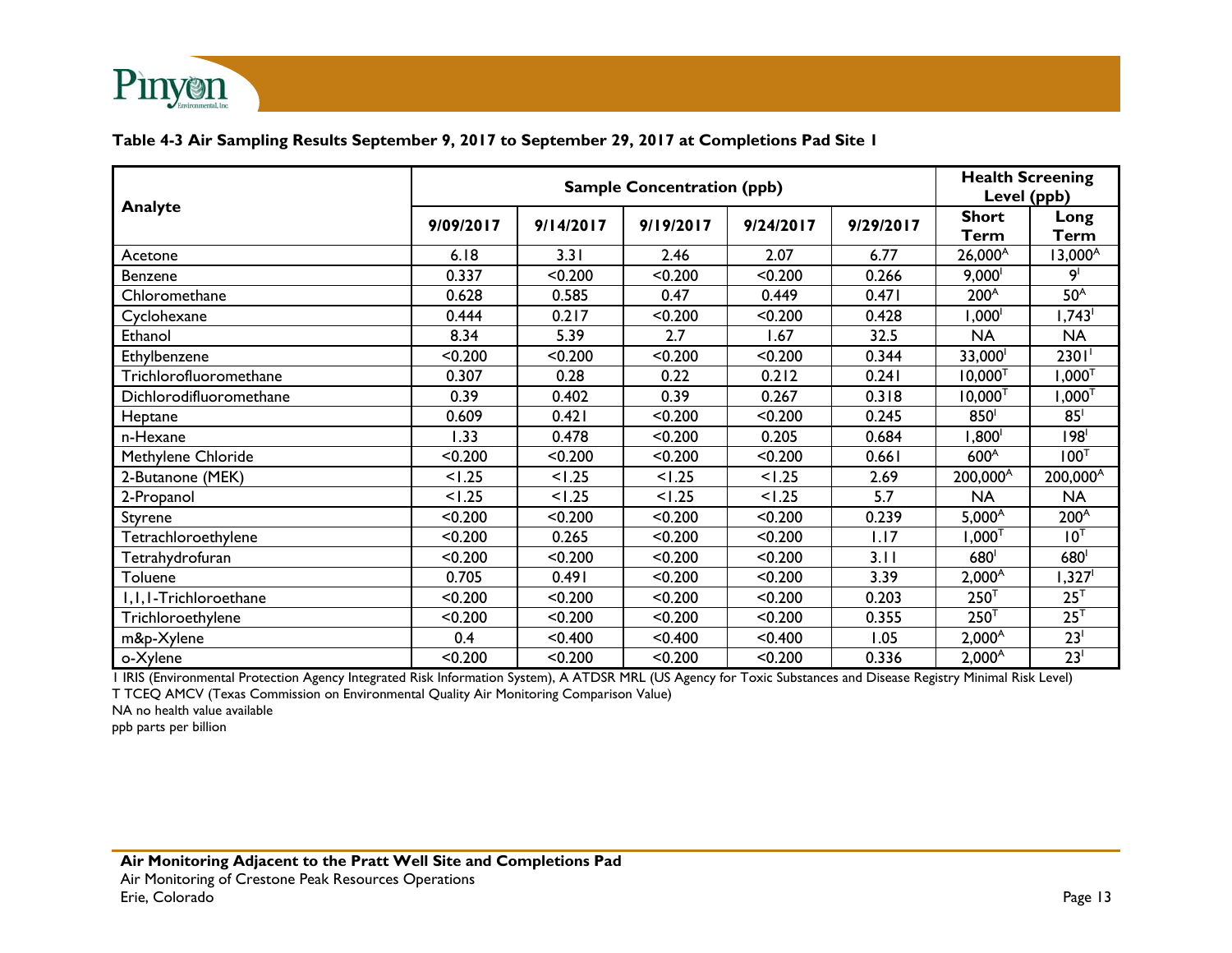

#### **Table 4-4 Air Sampling Results September 5, 2017 through September 29, 2017 at Waste Connections Site 2**

| Analyte                 | <b>Sample Concentration (ppb)</b> |          |           |             |           |           |                    | <b>Health Screening Level</b><br>(ppb) |  |
|-------------------------|-----------------------------------|----------|-----------|-------------|-----------|-----------|--------------------|----------------------------------------|--|
|                         | 9/5/2017                          | 9/9/2017 | 9/14/2017 | 9/19/2017   | 9/24/4017 | 9/29/2017 | Short<br>Term      | Long<br>Term                           |  |
| Acetone                 | 5.42                              | 6.22     | 10.3      | <b>1.92</b> | .8        | < 6.25    | $26,000^{\circ}$   | $13,000^{\circ}$                       |  |
| Benzene                 | 0.261                             | 0.359    | < 0.200   | < 0.200     | < 0.200   | 1.00      | $9,000^{\dagger}$  | او                                     |  |
| Chloromethane           | 0.558                             | 0.651    | 0.753     | 0.307       | 0.409     | 1.00      | 200 <sup>A</sup>   | 50 <sup>A</sup>                        |  |
| Cyclohexane             | < 0.200                           | 0.442    | < 0.200   | < 0.200     | < 0.200   | 1.00      | 1,000 <sup>1</sup> | 1,743 <sup>1</sup>                     |  |
| Ethanol                 | 7.26                              | 9.53     | 6.48      | 2.58        | 1.67      | 4.41      | <b>NA</b>          | <b>NA</b>                              |  |
| Trichlorofluoromethane  | 0.268                             | 0.29     | < 0.200   | < 0.200     | 0.206     | 1.00      | $10,000^T$         | $1{,}000^\intercal$                    |  |
| Dichlorodifluoromethane | 0.345                             | 0.39     | 0.451     | 0.286       | 0.320     | 1.00      | $10,000^{T}$       | ⊺000, ا                                |  |
| Heptane                 | 0.215                             | 0.618    | 0.232     | < 0.200     | < 0.200   | 1.00      | 850 <sup>1</sup>   | 85 <sup>1</sup>                        |  |
| n-Hexane                | 0.561                             | 1.27     | 0.421     | < 0.200     | 0.217     | 1.00      | 1,800 <sup>1</sup> | 198 <sup>1</sup>                       |  |
| 2-Butanone (MEK)        | < 1.25                            | 1.25     | 4.19      | < 1.25      | < 1.25    | < 6.25    | $200,000^{\circ}$  | 200,000 <sup>A</sup>                   |  |
| Methyl methacrylate     | < 0.200                           | < 0.200  | 0.305     | < 0.200     | < 0.200   | 1.00      | 171'               | 100 <sup>1</sup>                       |  |
| 2-Propanol              | < 1.25                            | < 1.25   | l.56      | < 1.25      | < 1.25    | < 6.25    | NA                 | <b>NA</b>                              |  |
| Tetrahydrofuran         | < 0.200                           | < 0.200  | 0.986     | < 0.200     | < 0.200   | 1.00      | 680                | 680                                    |  |
| Toluene                 | 0.433                             | 0.829    | 0.459     | < 0.200     | < 0.200   | 1.00      | $2,000^{\circ}$    | $1,327^\circ$                          |  |
| 2,2,4-Trimethylbenzene  | < 0.200                           | < 0.200  | 0.780     | < 0.200     | < 0.200   | 1.00      | $75^{\top}$        | 750 <sup>T</sup>                       |  |
| m&p-Xylene              | < 0.400                           | 0.287    | < 0.400   | < 0.400     | < 0.400   | < 2.00    | $2,000^A$          | 23 <sup>1</sup>                        |  |

1 IRIS (Environmental Protection Agency Integrated Risk Information System), A ATDSR MRL (US Agency for Toxic Substances and Disease Registry Minimal Risk Level)

T TCEQ AMCV (Texas Commission on Environmental Quality Air Monitoring Comparison Value)

NA no health value available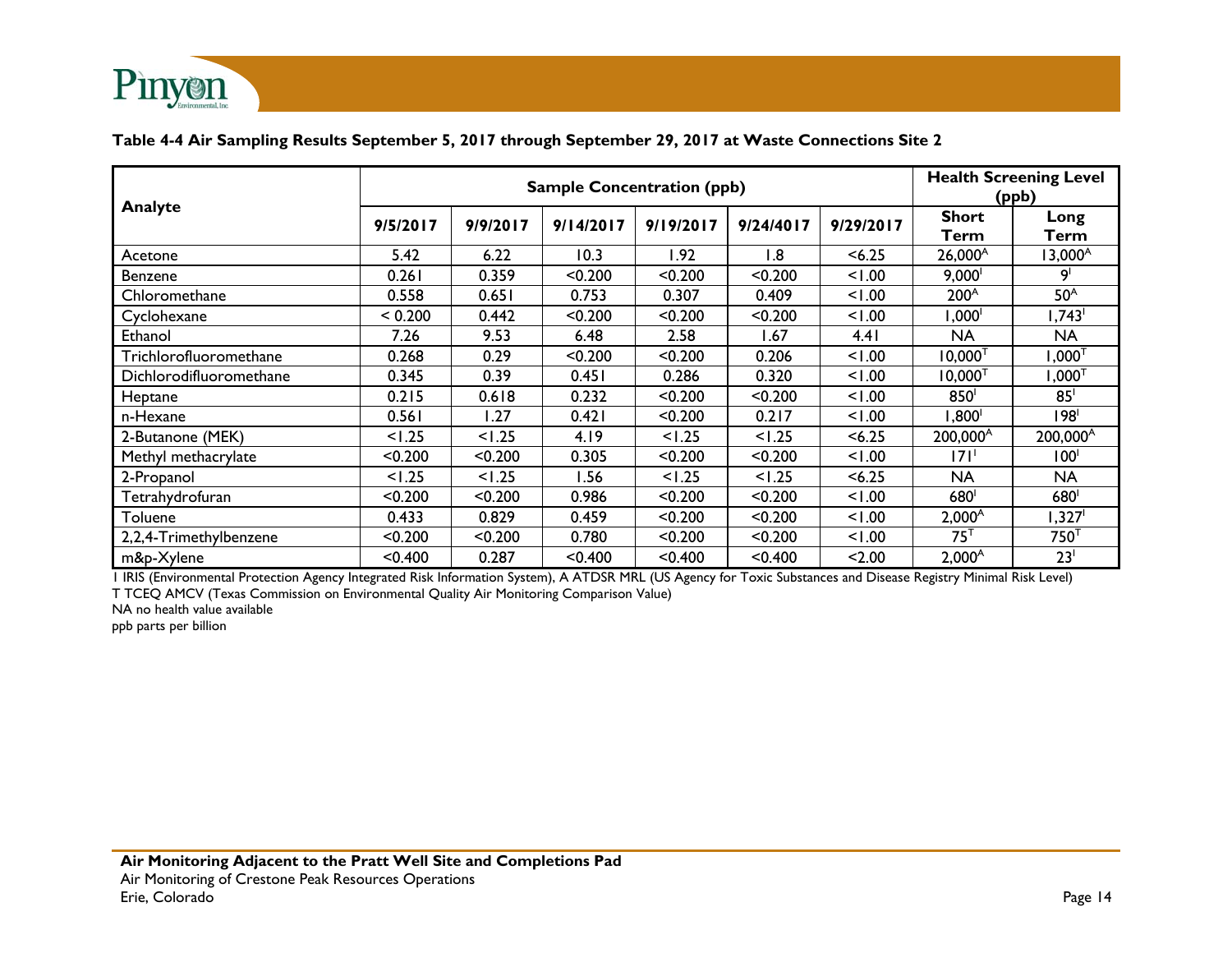

|                         | <b>Sample Concentration (ppb)</b> |                      | <b>Health Screening Level (ppb)</b> |
|-------------------------|-----------------------------------|----------------------|-------------------------------------|
| Analyte                 | 9/29/2017                         | <b>Short Term</b>    | <b>Long Term</b>                    |
| Acetone                 | 8.83                              | $26,000^{\text{A}}$  | $13,000^A$                          |
| Benzene                 | < 0.200                           | 9,000                | ٩l                                  |
| Chloromethane           | 0.425                             | $200^A$              | 50 <sup>A</sup>                     |
| Cyclohexane             | < 0.200                           | ,000 <sup>1</sup>    | 1,743                               |
| Ethanol                 | 5.00                              | <b>NA</b>            | NA                                  |
| Trichlorofluoromethane  | 0.239                             | $10,000^T$           | $1,000^\intercal$                   |
| Dichlorodifluoromethane | 0.387                             | $10,000^T$           | ⊺000, I                             |
| Heptane                 | < 0.200                           | 850                  | 85 <sup>1</sup>                     |
| n-Hexane                | 0.487                             | 1,800 <sup>1</sup>   | 198                                 |
| 2-Butanone (MEK)        | 8.48                              | 200,000 <sup>A</sup> | 200,000 <sup>A</sup>                |
| Tetrahydrofuran         | 6.84                              | 680                  | 680                                 |
| Toluene                 | 0.364                             | $2,000^{\circ}$      | $1,327$ <sup>1</sup>                |

1 IRIS (Environmental Protection Agency Integrated Risk Information System), A ATDSR MRL (US Agency for Toxic Substances and Disease Registry Minimal Risk Level) T TCEQ AMCV (Texas Commission on Environmental Quality Air Monitoring Comparison Value)

NA no health value available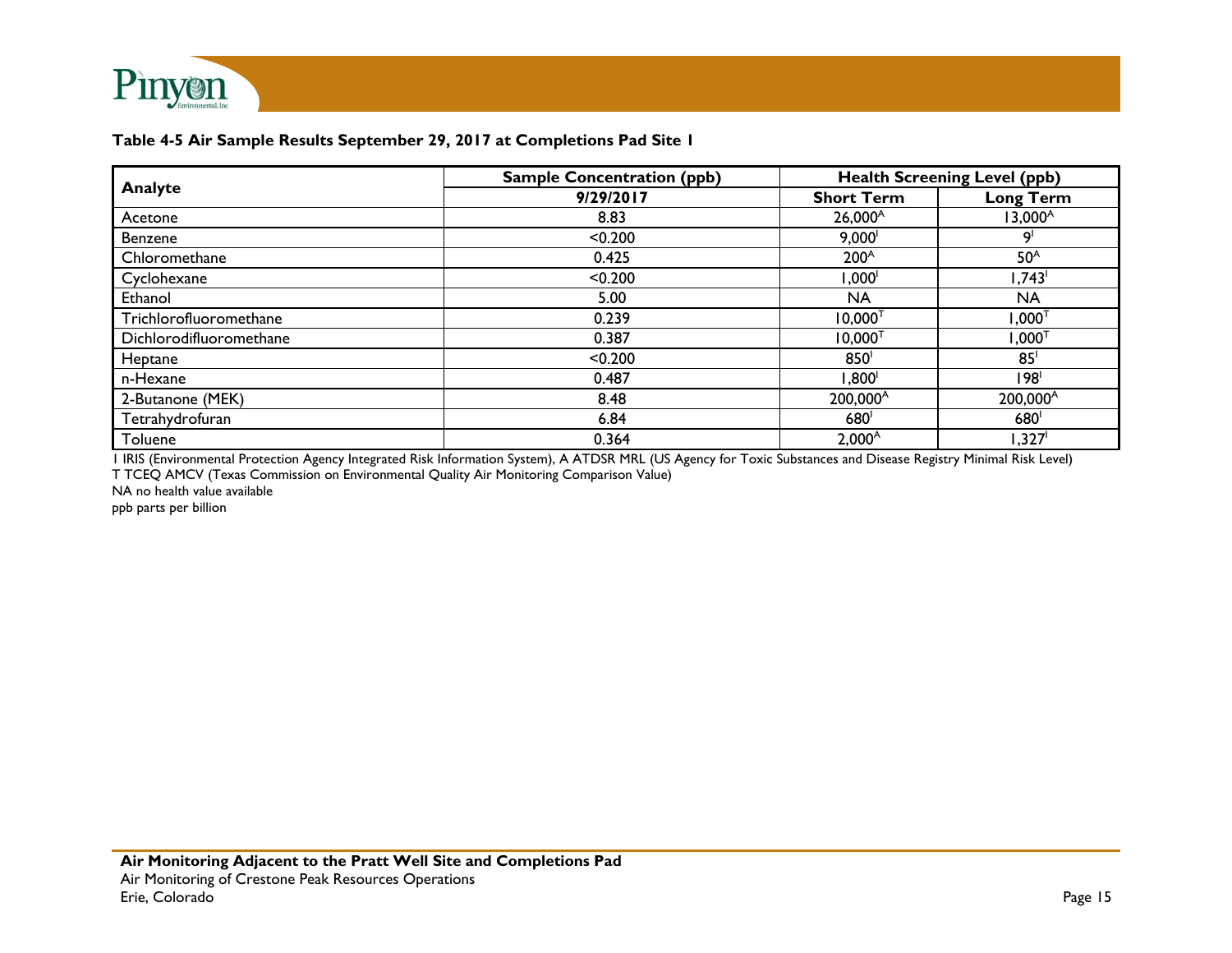

# **5. Trends in Detected Substances**

# **5.1 Pratt Site 1**

Pinyon calculated the R-value and p-value for all substances detected from July 18, 2017, through September 5, 2017 at Pratt Site 1 (Table 5-1). The p-value was greater than 0.05 for all substances, which indicates that any trends are not statistically significant during this reporting period except for acetone and chloromethane. The calculated R-value for acetone is -0.76 and the p-value is 0.007. The calculated R-value for chloromethane is - 0.74 and the p-value is 0.01. This implies that measured concentrations of acetone and chloromethane have decreased over time since sampling began at this location. The sampling period at Pratt Site 1 constituted a relatively small sample size (n=11), and it is possible that if additional sampling events at this location had occurred, it could have resulted in additional confirmed statistically significant trends in detected substances over time.

| <b>Substance</b>        | <b>R-value</b> | p-value |
|-------------------------|----------------|---------|
| <b>Acetone</b>          | $-0.76$        | 0.007   |
| Benzene                 | $-0.50$        | 0.12    |
| Carbon disulfide        | $-0.28$        | 0.40    |
| Chloroethane            | 0.00           | 1.00    |
| Chloromethane           | $-0.74$        | 0.01    |
| Cyclohexane             | $-0.18$        | 0.62    |
| I,4-Dichlorobenzene     | $-0.31$        | 0.35    |
| cis-1,2,-dichloroethane | $-0.22$        | 0.46    |
| Ethanol                 | $-0.26$        | 0.44    |
| Ethylbenzene            | $-0.54$        | 0.09    |
| 4-Ethyltoluene          | $-0.10$        | 0.77    |
| Trichlorofluoromethane  | $-0.13$        | 0.72    |
| Dichlorodifluoromethane | 0.01           | 0.98    |
| Heptane                 | $-0.20$        | 0.56    |
| n-Hexane                | 0.00           | 1.00    |
| Methylene Chloride      | $-0.19$        | 0.58    |
| 2-Butanone (MEK)        | $-0.33$        | 0.35    |
| 2-Propanol              | $-0.27$        | 0.45    |
| Styrene                 | $-0.32$        | 0.34    |
| Tetrachloroethylene     | $-0.49$        | 0.13    |
| Tetrahydrofuran         | $-0.07$        | 0.84    |
| Toluene                 | $-0.40$        | 0.22    |
| Trichloroethene         | $-0.23$        | 0.50    |
| I, I, 2-Trichloroethane | $-0.40$        | 0.22    |
| I,2,4-Trimethylbenzene  | $-0.45$        | 0.16    |
| I,3,5-Trimethylbenzene  | $-0.10$        | 0.77    |
| Vinyl acetate           | $-0.34$        | 0.31    |
| m&p-Xylene              | $-0.28$        | 0.40    |
| o-Xylene                | $-0.32$        | 0.34    |

#### **Table 5-1 R-value and p-value of Detected Substances at Pratt Site 1**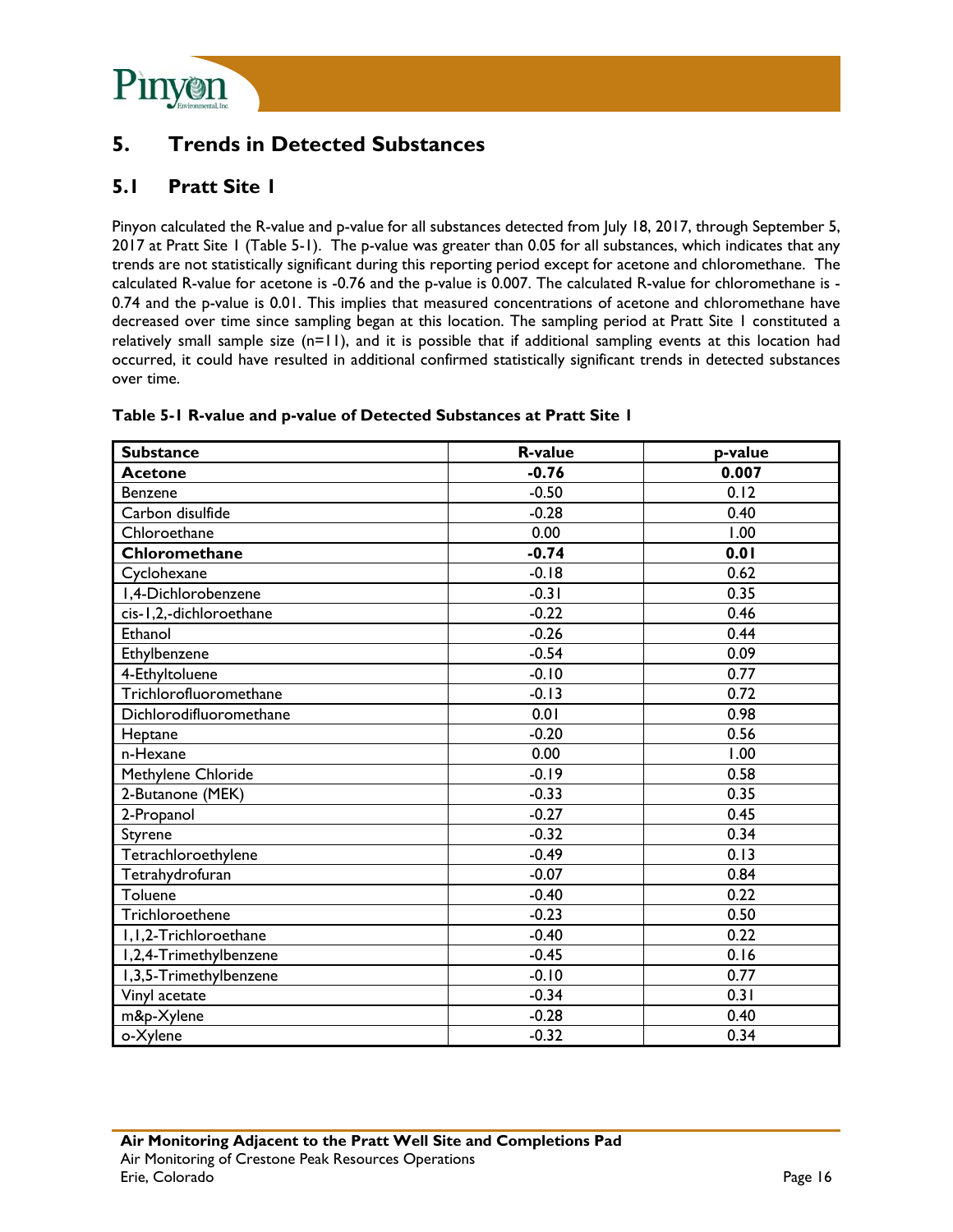

# **5.2 Pratt Site 2**

Pinyon calculated the R-value and p-value for all substances detected from July 18, 2017, through September 24, 2017 at Pratt Site 1 (Table 5-2). The p-value was greater than 0.05 for all substances, which indicates that any trends are not statistically significant during this reporting period except for acetone and chloromethane. The calculated R-value for acetone is -0.55 and the p-value is 0.03. The calculated R-value for chloromethane is -0.64 and the p-value is 0.01. This implies that measured concentrations of acetone and chloromethane have decreased over time since sampling began at this location. The sampling period at Pratt Site 2 constituted a relatively small sample size (n=16), and it is possible that if additional sampling events at this location had occurred, it could have resulted in additional confirmed statistically significant trends in detected substances over time.

| <b>Substance</b>        | <b>R-value</b> | p-value |
|-------------------------|----------------|---------|
| <b>Acetone</b>          | $-0.55$        | 0.03    |
| Benzene                 | $-0.08$        | 0.77    |
| Chloromethane           | $-0.64$        | 0.01    |
| Cyclohexane             | 0.06           | 0.83    |
| Ethanol                 | $-0.36$        | 0.17    |
| Ethylbenzene            | $-0.38$        | 0.15    |
| Trichlorofluoromethane  | 0.34           | 0.20    |
| Dichlorodifluoromethane | 0.35           | 0.18    |
| Heptane                 | $-0.21$        | 0.44    |
| n-Hexane                | $-0.14$        | 0.61    |
| Methylene Chloride      | $-0.43$        | 0.10    |
| Naphthalene             | $-0.14$        | 0.61    |
| 2-Butanone (MEK)        | 0.40           | 0.14    |
| 2-Propanol              | 0.09           | 0.75    |
| Tetrahydrofuran         | 0.35           | 0.18    |
| Toluene                 | $-0.47$        | 0.07    |
| Trichloroethene         | $-0.32$        | 0.23    |
| I,2,4-Trimethylbenzene  | $-0.20$        | 0.46    |
| 2,2,4-Trimethylpentane  | $-0.08$        | 0.77    |
| m&p-Xylene              | $-0.46$        | 0.07    |
| o-Xylene                | $-0.39$        | 0.14    |

#### **Table 5-2 R-value and p-value of Detected Substances at Pratt Site 2**

## **5.3 Waste Connections Site 2**

Pinyon calculated the R-value and p-value for all substances detected from April 15, 2017, through September 29, 2017 at Waste Connections Site 2 (Table 5-3). The p-value was greater than 0.05 for all substances detected during this period except for benzene, cyclohexane, dichlorodifluoromethane, heptane and tetrachloroethylene. The calculated R-value for benzene was 0.40 and the p-value was 0.02. The calculated Rvalue for cyclohexane was 0.38 and the p-value was 0.03. The calculated R-value for dichlorodifluoromethane was 0.35 and the p-value was 0.04. The calculated R-value for heptane was 0.43 and the p-value was 0.01. The calculated R-value for tetrachloroethylene was 0.78 and the p-value was 0.0001. This implies that measured concentrations of benzene, cyclohexane, dichlorodifluoromethane, heptane and tetrachloroethylene have increased over time since sampling began at this location. Although measured levels of these substances are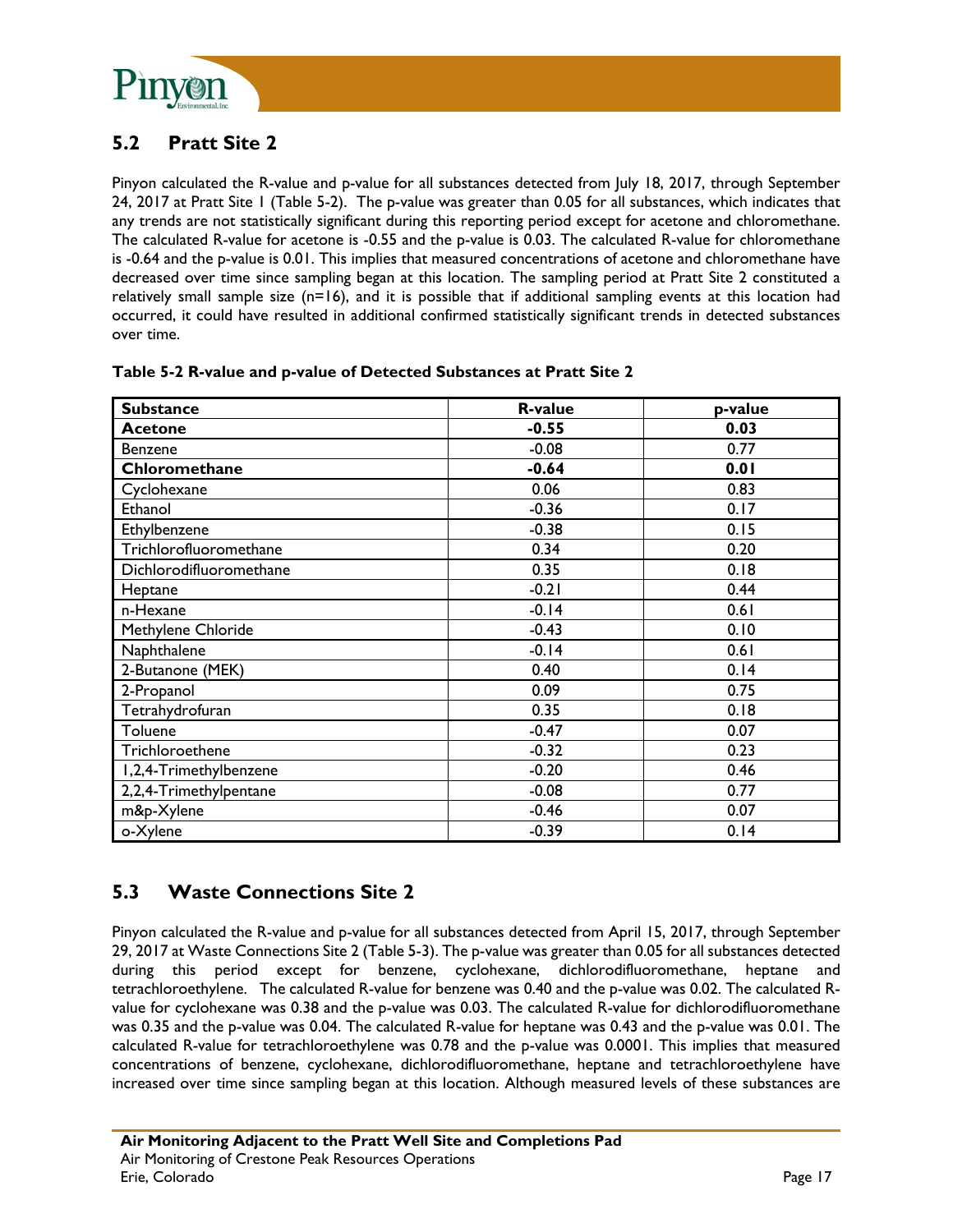

increasing over time, their detected concentrations have remained below short-term and long-term health screening levels (Section 4). The sampling period at Waste Connections Site 2 represents a fairly robust sample size (n=35) and it is likely that this is adequate for confirming statistically significant trends in detected substances over time at this location.

| <b>Substance</b>        | <b>R-value</b> | p-value |
|-------------------------|----------------|---------|
| Acetone                 | $-0.04$        | 0.82    |
| <b>Benzene</b>          | 0.40           | 0.02    |
| Carbon disulfide        | 0.18           | 0.30    |
| Carbon tetrachloride    | 0.25           | 0.15    |
| Chloroethane            | 0.14           | 0.42    |
| Chloromethane           | 0.23           | 0.18    |
| Cyclohexane             | 0.38           | 0.03    |
| cis-1,2,-dichloroethane | 0.16           | 0.36    |
| I,4-Dioxane             | 0.01           | 0.95    |
| Ethanol                 | 0.02           | 0.91    |
| Ethylbenzene            | 0.21           | 0.23    |
| 4-Ethyltoluene          | 0.07           | 0.69    |
| Trichlorofluoromethane  | 0.30           | 0.08    |
| Dichlorodifluoromethane | 0.35           | 0.04    |
| Heptane                 | 0.43           | 0.01    |
| n-Hexane                | 0.31           | 0.07    |
| Isopropylbenzene        | 0.05           | 0.76    |
| Methylene Chloride      | 0.22           | 0.20    |
| 2-Butanone (MEK)        | 0.05           | 0.76    |
| Naphthalene             | 0.06           | 0.73    |
| Methyl methacrylate     | 0.17           | 0.33    |
| 2-Propanol              | 0.06           | 0.73    |
| Propene                 | 0.10           | 0.57    |
| Styrene                 | 0.14           | 0.42    |
| Tetrachloroethylene     | 0.78           | 0.0001  |
| Tetrahydrofuran         | 0.02           | 0.91    |
| Toluene                 | 0.15           | 0.39    |
| Trichloroethylene       | 0.06           | 0.73    |
| I, I, 2-Trichloroethane | 0.15           | 0.40    |
| I,2,4-Trimethylbenzene  | 0.07           | 0.69    |
| I,3,5-Trimethylbenzene  | 0.07           | 0.69    |
| 2,2,4-Trimethylpentane  | 0.22           | 0.21    |
| m&p-Xylene              | 0.06           | 0.73    |
| o-Xylene                | 0.06           | 0.73    |

**Table 5-3 R-value and p-value of Detected Substances at Waste Connections Site 2** 

## **5.4 Completions Pad Site 1**

Pinyon calculated the R-value and p-value for all substances detected from September 9, 2017, through September 29, 2017 at Completions Pad Site 1 (Table 5-3). The p-value was greater than 0.05 for all substances, which indicates that any trends are not statistically significant during this reporting period. This reporting period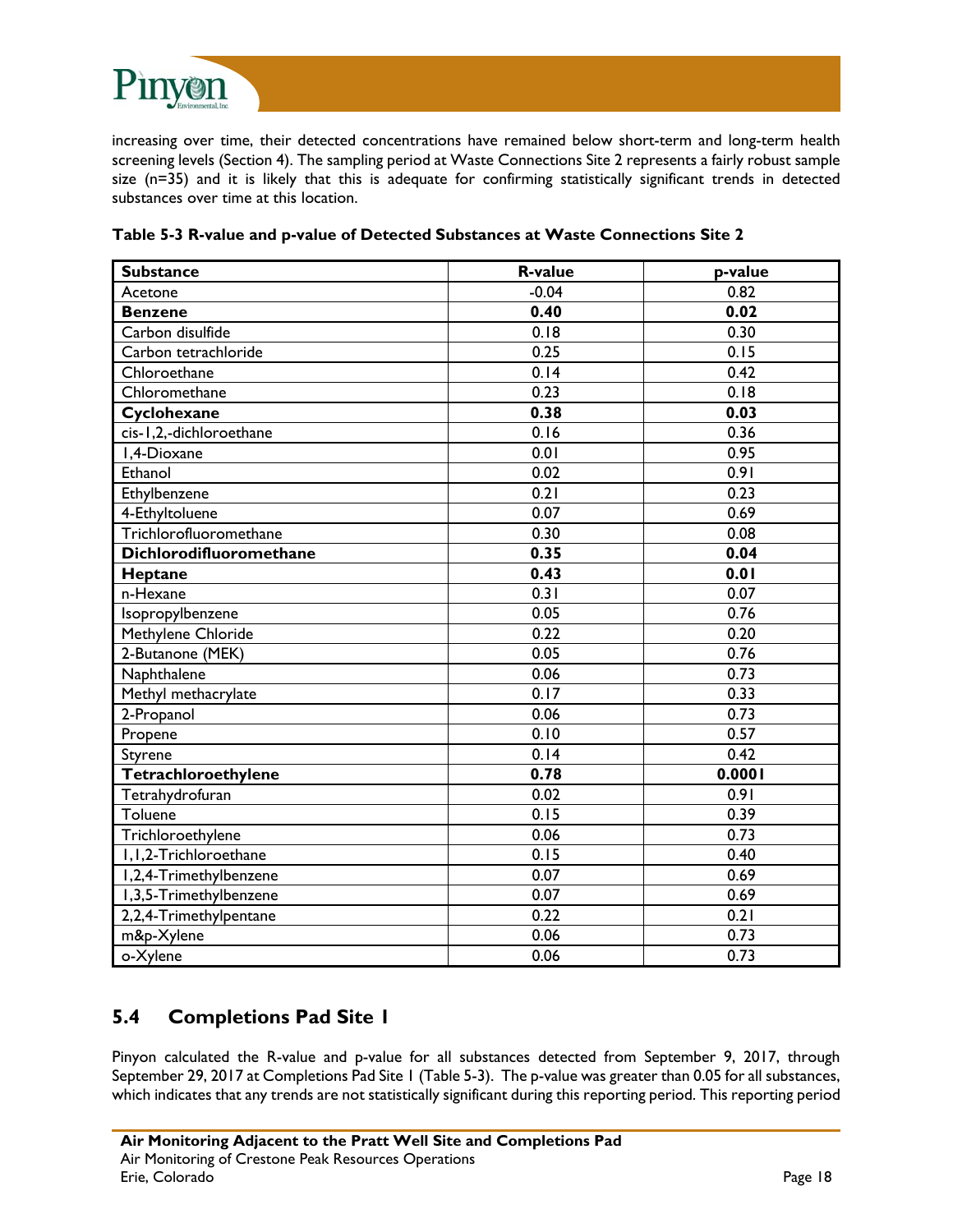

constituted a small sample size (n=5), and it is possible that as subsequent samples are collected at Completions Pad Site 1, additional statistically significant trends in detected substances over time could be confirmed.

| <b>Substance</b>          | <b>R-value</b> | p-value |
|---------------------------|----------------|---------|
| Acetone                   | 0.00           | 1.00    |
| Benzene                   | $-0.20$        | 0.75    |
| Chloromethane             | 0.47           | 0.42    |
| Cyclohexane               | $-0.14$        | 0.82    |
| Ethanol                   | 0.55           | 0.34    |
| Ethylbenzene              | 0.71           | 0.18    |
| Trichlorofluoromethane    | $-0.78$        | 0.12    |
| Dichlorodifluoromethane   | $-0.75$        | 0.14    |
| Heptane                   | $-0.76$        | 0.14    |
| n-Hexane                  | $-0.51$        | 0.38    |
| Methylene Chloride        | 0.71           | 0.18    |
| 2-Butanone (MEK)          | 0.71           | 0.18    |
| 2-Propanol                | 0.71           | 0.18    |
| Styrene                   | 0.71           | 0.18    |
| Tetrachloroethylene       | 0.67           | 0.22    |
| Tetrahydrofuran           | 0.71           | 0.18    |
| Toluene                   | 0.57           | 0.32    |
| I, I, I-Trichloroethylene | 0.71           | 0.18    |
| Trichloroethylene         | 0.71           | 0.18    |
| m&p-Xylene                | 0.56           | 0.33    |
| o-Xylene                  | 0.71           | 0.18    |

**Table 5-4 R-value and p-value of Detected Substances at Completions Pad Site 1** 

# **5.5 Completions Pad Site 2**

Only one sample was collected at the Completions Pad Site 2 location during this reporting period. Therefore, it is not possible to evaluate whether measured levels of detected substances are increasing or decreasing over time at this location. Future reporting periods will evaluate whether statistically significant trends can be implied at the Completions Pad Site 2 sampling location.